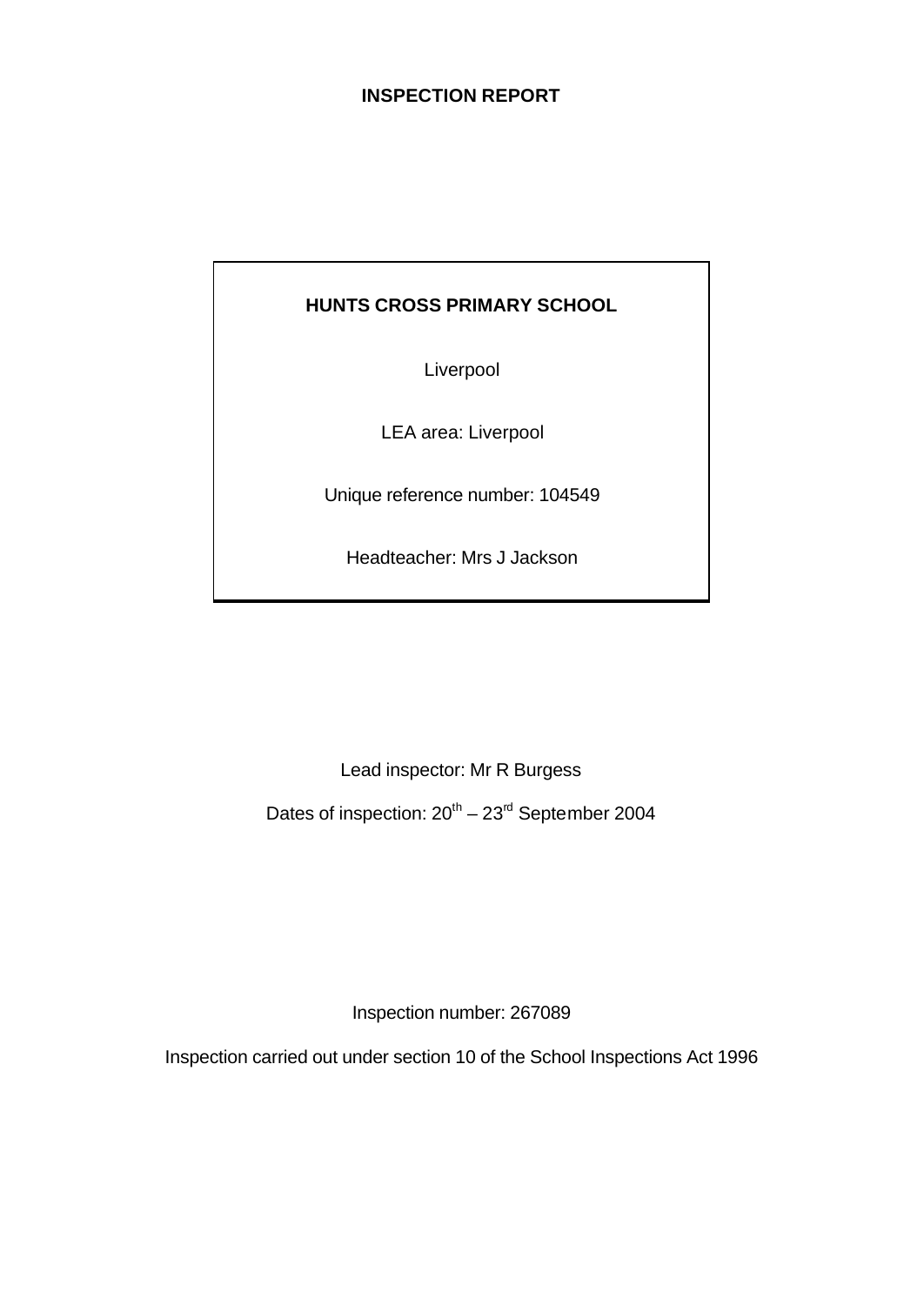#### Crown copyright 2004

This report may be reproduced in whole or in part for non-commercial educational purposes, provided that all extracts quoted are reproduced verbatim without adaptation and on condition that the source and date thereof are stated.

Further copies of this report are obtainable from the school. Under the School Inspections Act 1996, the school must provide a copy of this report and/or its summary free of charge to certain categories of people. A charge not exceeding the full cost of reproduction may be made for any other copies supplied.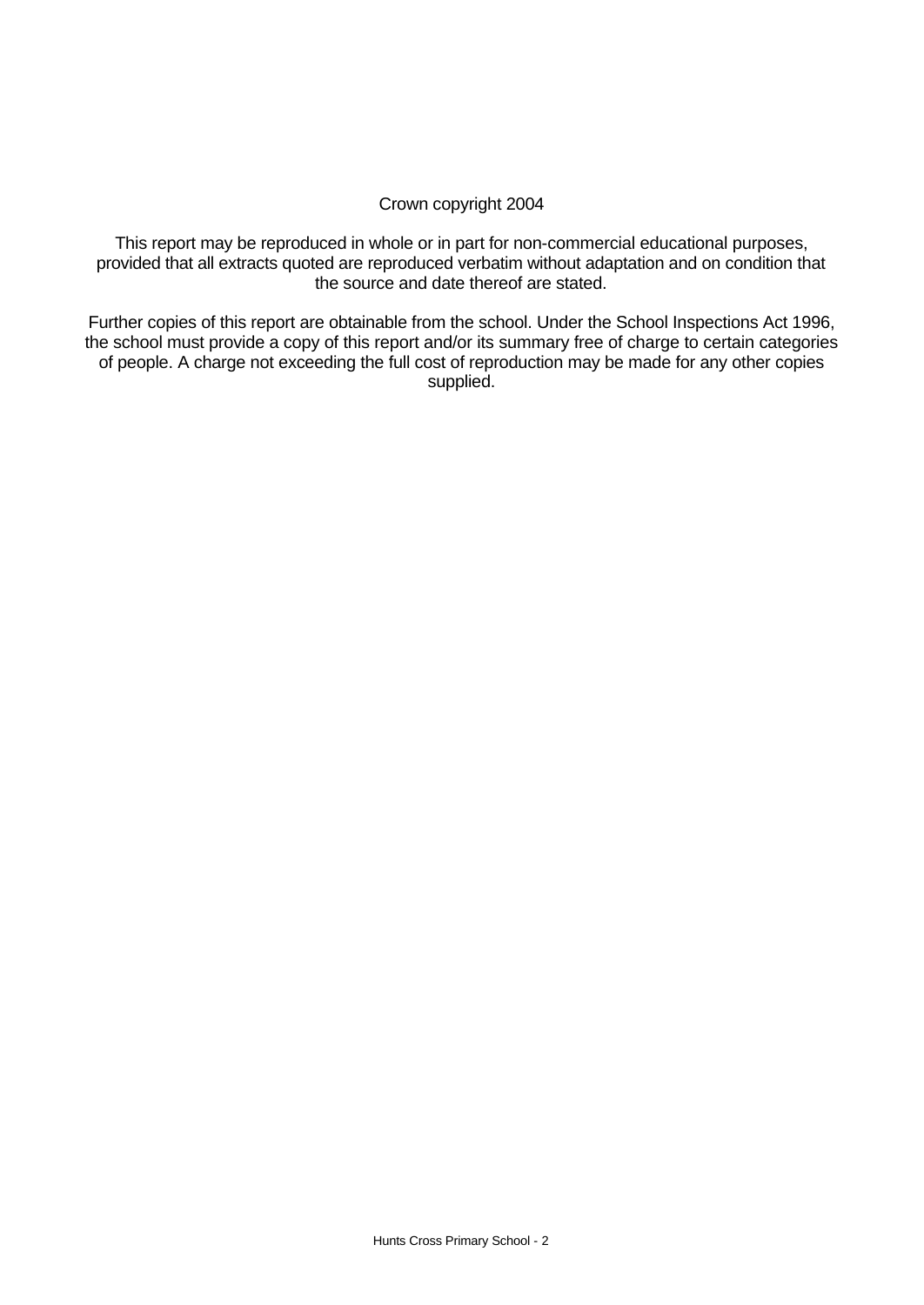# **INFORMATION ABOUT THE SCHOOL**

| Type of school:              | Primary                       |
|------------------------------|-------------------------------|
| School category:             | Community                     |
| Age range of pupils:         | $4 - 11$ years                |
| Gender of pupils:            | Mixed                         |
| Number on roll:              | 264                           |
| School address:              | Kingsthorne Road<br>Liverpool |
| Postcode:                    | Merseyside<br><b>L25 OPJ</b>  |
| Telephone number:            | 0151 4861777                  |
| Fax number:                  | 0151 4481245                  |
| Appropriate authority:       | The governing body            |
| Name of chair of governors:  | <b>Rev G Perera</b>           |
| Date of previous inspection: | June 1999                     |

# **CHARACTERISTICS OF THE SCHOOL**

The school is situated in Hunts Cross on the boundary of Liverpool and Knowsley. It is bigger than most primary schools, with 264 pupils on roll, aged between four and eleven years. The school serves the immediate community but also admits pupils from a wider area. The pupils come from a range of social and economic backgrounds, which are more disadvantaged than advantaged. The proportion of boys and girls varies significantly in different year groups as does the number of pupils with special educational needs. The school admits children to the Reception class after their fourth birthday. Children's attainment on entry is average; many have attended the attached private preschool playgroup. The majority of pupils are from white-British backgrounds. Two pupils have English as an additional language. Thirteen per cent of pupils have special educational needs, which is below the national average. Three children have a statement of special educational need. The proportion of pupils eligible for free school meals is similar to the national average. Since the last inspection in 1998, the school has received the Basic Skills Quality Mark in 2002, the Arts Council Artsmark Award in 2004 for its commitment to the arts, and the Healthy Schools Award in 2004.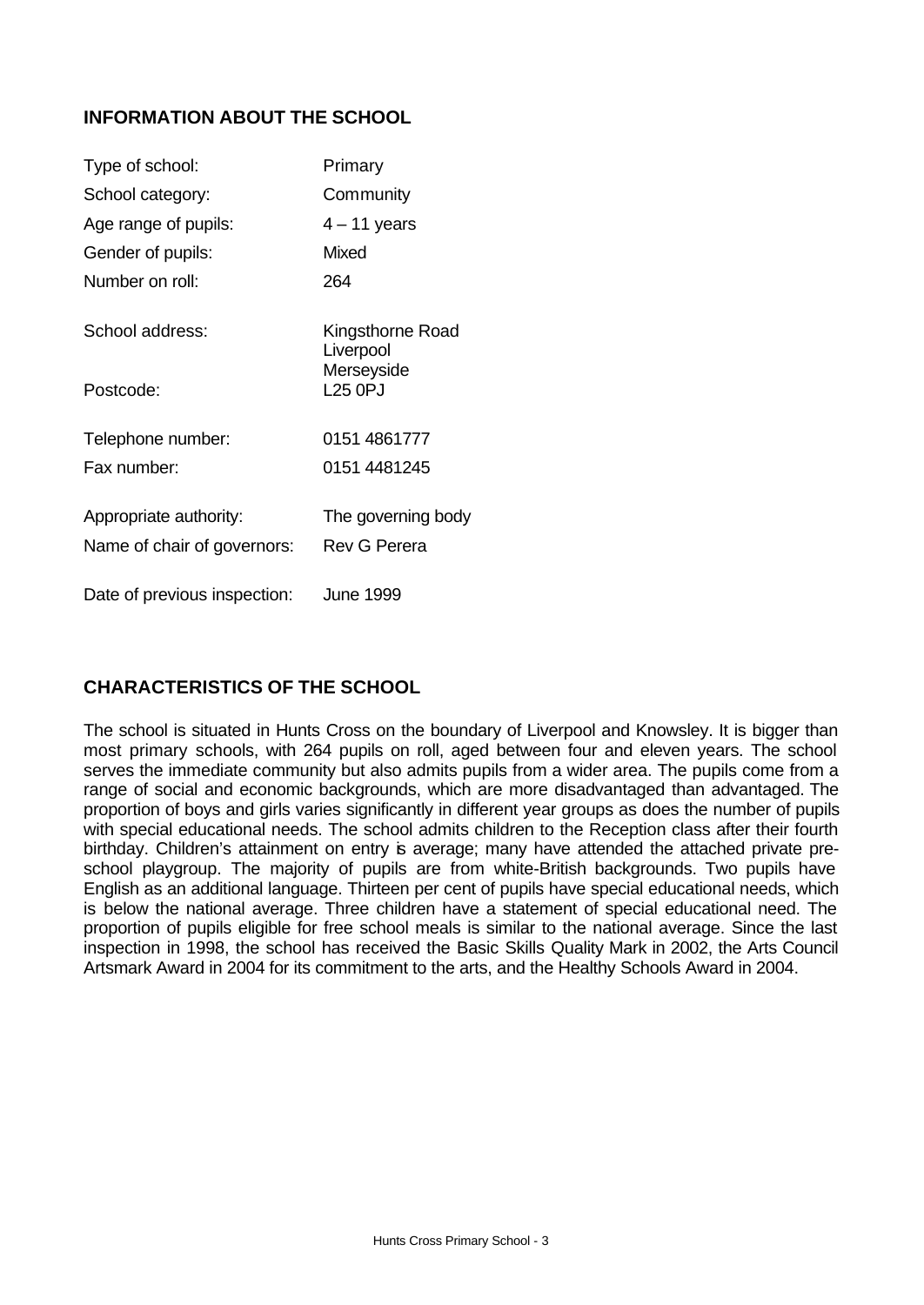# **INFORMATION ABOUT THE INSPECTION TEAM**

| Members of the inspection team |             |                | <b>Subject responsibilities</b>          |
|--------------------------------|-------------|----------------|------------------------------------------|
| 20950                          | R W Burgess | Lead inspector | English                                  |
|                                |             |                | Information and communication technology |
|                                |             |                | Religious education                      |
| 32678                          | K Dodd      | Lay inspector  |                                          |
| 27292                          | J Calvert   | Team inspector | <b>Mathematics</b>                       |
|                                |             |                | Geography                                |
|                                |             |                | History                                  |
|                                |             |                | Physical education                       |
|                                |             |                | Special educational needs                |
| 6282                           | P Raja      | Team inspector | Science                                  |
|                                |             |                | Art and design                           |
|                                |             |                | Design and technology                    |
|                                |             |                | <b>Music</b>                             |
|                                |             |                | <b>Foundation Stage</b>                  |
|                                |             |                | English as an additional language        |

The inspection contractor was:

peakschoolhaus ltd BPS Business Centre Brake Lane **Boughton Newark** Nottinghamshire NG22 9HQ

Any concerns or complaints about the inspection or the report should be made initially to the inspection contractor. The procedures are set out in the leaflet *'Complaining about Ofsted Inspections'*, which is available from Ofsted Publications Centre (telephone 07002 637833) or Ofsted's website (www.ofsted.gov.uk).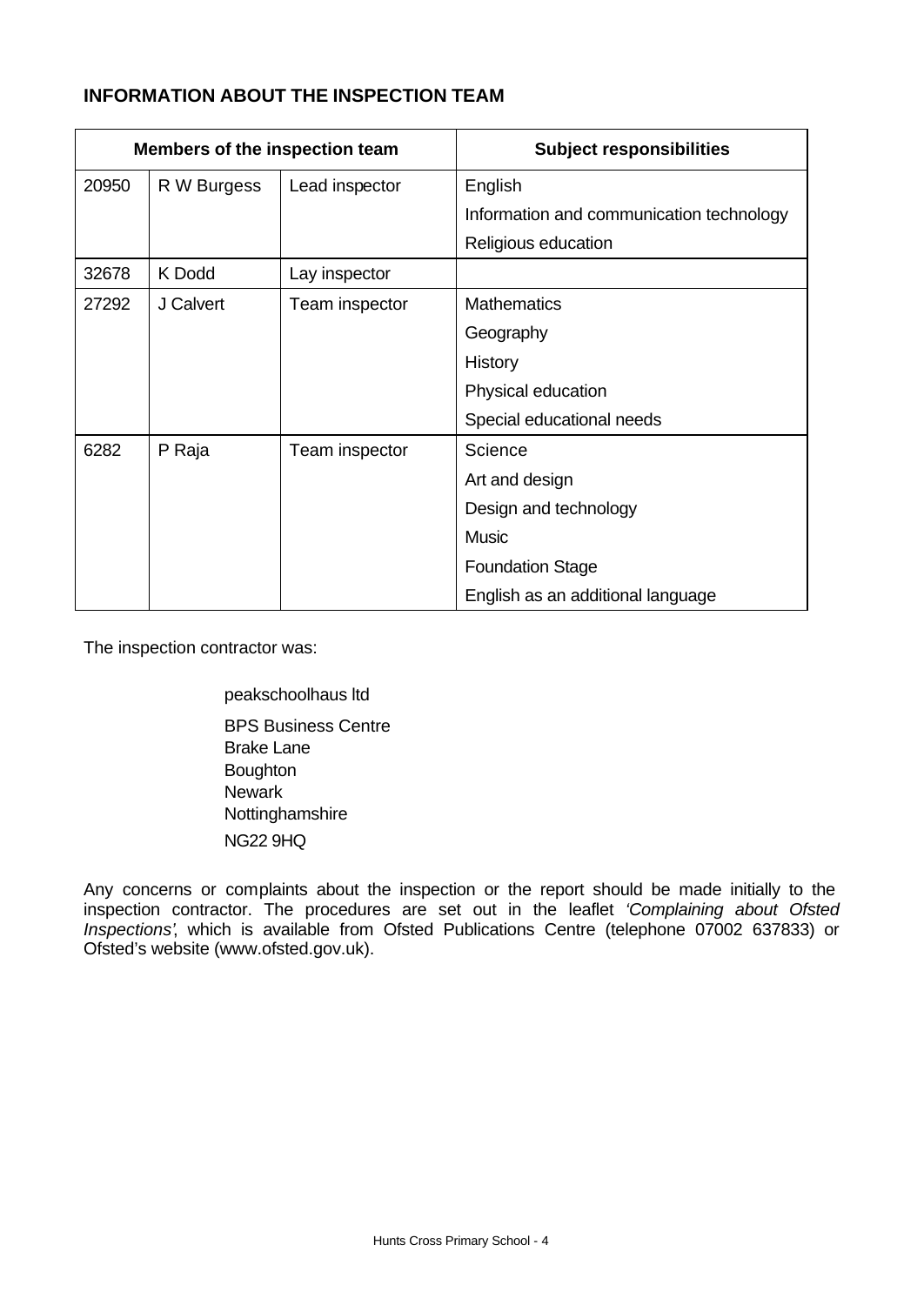# **REPORT CONTENTS**

|                                                                                                                                    | Page           |    |
|------------------------------------------------------------------------------------------------------------------------------------|----------------|----|
| <b>PART A: SUMMARY OF THE REPORT</b>                                                                                               | $\overline{7}$ |    |
| <b>PART B: COMMENTARY ON THE MAIN INSPECTION FINDINGS</b>                                                                          | 9              |    |
| <b>STANDARDS ACHIEVED BY PUPILS</b>                                                                                                |                |    |
| Standards achieved in areas of learning and subjects                                                                               |                |    |
| Pupils' attitudes, values and other personal qualities                                                                             |                |    |
| <b>QUALITY OF EDUCATION PROVIDED BY THE SCHOOL</b>                                                                                 | 12             |    |
| Teaching and learning<br>The curriculum<br>Care, guidance and support<br>Partnership with parents, other schools and the community |                |    |
| <b>LEADERSHIP AND MANAGEMENT</b>                                                                                                   | 17             |    |
| <b>PART C: THE QUALITY OF EDUCATION IN AREAS OF LEARNING</b><br><b>AND SUBJECTS</b>                                                | 19             |    |
| <b>AREAS OF LEARNING IN THE FOUNDATION STAGE</b>                                                                                   |                |    |
| <b>SUBJECTS IN KEY STAGES 1 AND 2</b>                                                                                              |                |    |
| PART D: SUMMARY OF THE MAIN INSPECTION JUDGEMENTS                                                                                  |                | 29 |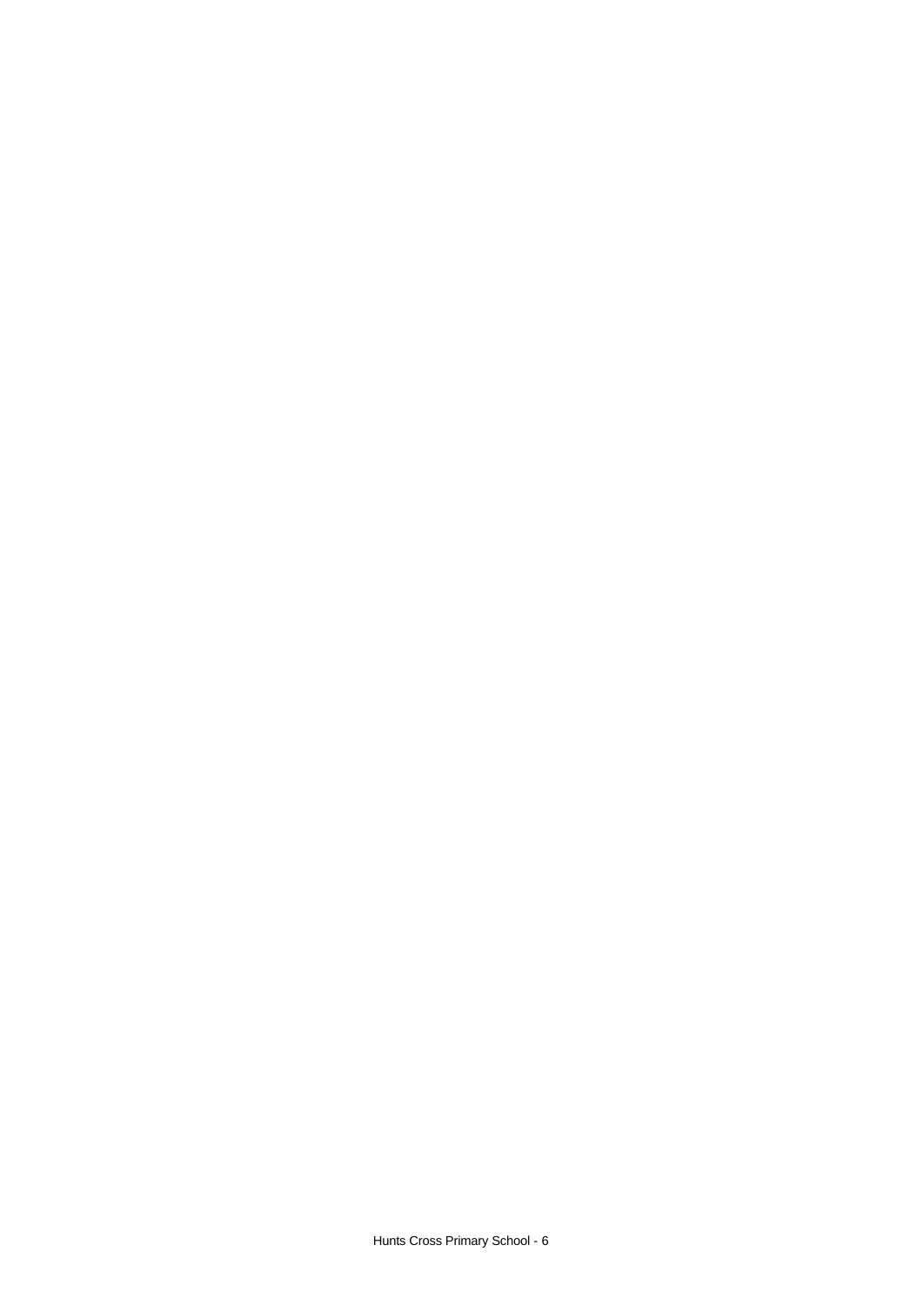# **PART A: SUMMARY OF THE REPORT**

# **OVERALL EVALUATION**

**This is a good school**. The leadership of the headteacher is good. Pupils achieve well and most attain standards which are similar to the national averages by the end of Year 6, despite significant staff changes and several pupils joining the school identified as having learning difficulties. Teaching and learning are good, with some very good features, resulting in good learning in classrooms lessons. The school provides good value for money.

The school's main strengths and weaknesses are:

- Most of the teaching is good, with a high proportion of very good teaching in Years 3 to 6.
- Pupils achieve well and make good progress as they move through the school.
- Very good use is made of support assistants to help pupils with learning difficulties.
- Insufficient use is made of assessment information to set targets for individual pupils to inform their future learning.
- There is insufficient provision for the use of information and communication technology (ICT) across the different subjects of the curriculum.
- There is a lack of clarity in roles, responsibilities and practices with regard to health and safety.
- The school makes very good provision for pupils' cultural development through its commitment to the arts.
- The school has made very good links with the community and local businesses.
- Provision for outdoor play for Reception children is unsatisfactory.

The school was last inspected in June 1999 and has made a satisfactory improvement since then, effectively addressing all the issues raised. Standards in ICT are now average and provision is much improved. There is now clear planning for the different subjects of the curriculum. Although issues regarding health and safety were addressed following the last inspection, procedures and practices have not been maintained. The rate of improvement has been affected by the long-term absences of several senior members of staff.

| <b>Results in National</b><br>Curriculum tests at the end |      | similar schools |      |      |
|-----------------------------------------------------------|------|-----------------|------|------|
| of Year 6, compared with:                                 | 2001 | 2002            | 2003 | 2003 |
| English                                                   |      |                 |      |      |
| <b>Mathematics</b>                                        |      |                 |      | ь    |
| Science                                                   |      |                 | B    |      |

# **STANDARDS ACHIEVED**

*Key: A - well above average; B – above average; C – average; D – below average; E – well below average Similar schools are those whose pupils attained similarly at the end of Year 2.*

**Achievement is good throughout the school**. Pupils with learning difficulties and those for whom English is an additional language achieve well. Standards in the Reception classes are satisfactory in all areas of learning seen. The children currently in the Foundation Stage are achieving satisfactorily. By Year 2, pupils achieve well; standards in speaking and listening, reading and writing are average. In Year 6, pupils achieve well; standards are above average in science and average in English, mathematics, and ICT. In religious education, standards by Year 2 and Year 6 meet the expectations of the locally agreed syllabus. The progress of pupils has been adversely affected by a significant number of long-term absences of staff over the last four years. Standards are rising as reflected in the 2004 test results for Year 2 pupils when there was a significant increase in the number of pupils achieving average or above. The proportion of Year 6 pupils attaining average or above in English also showed a significant increase from 71 per cent to 81 per cent.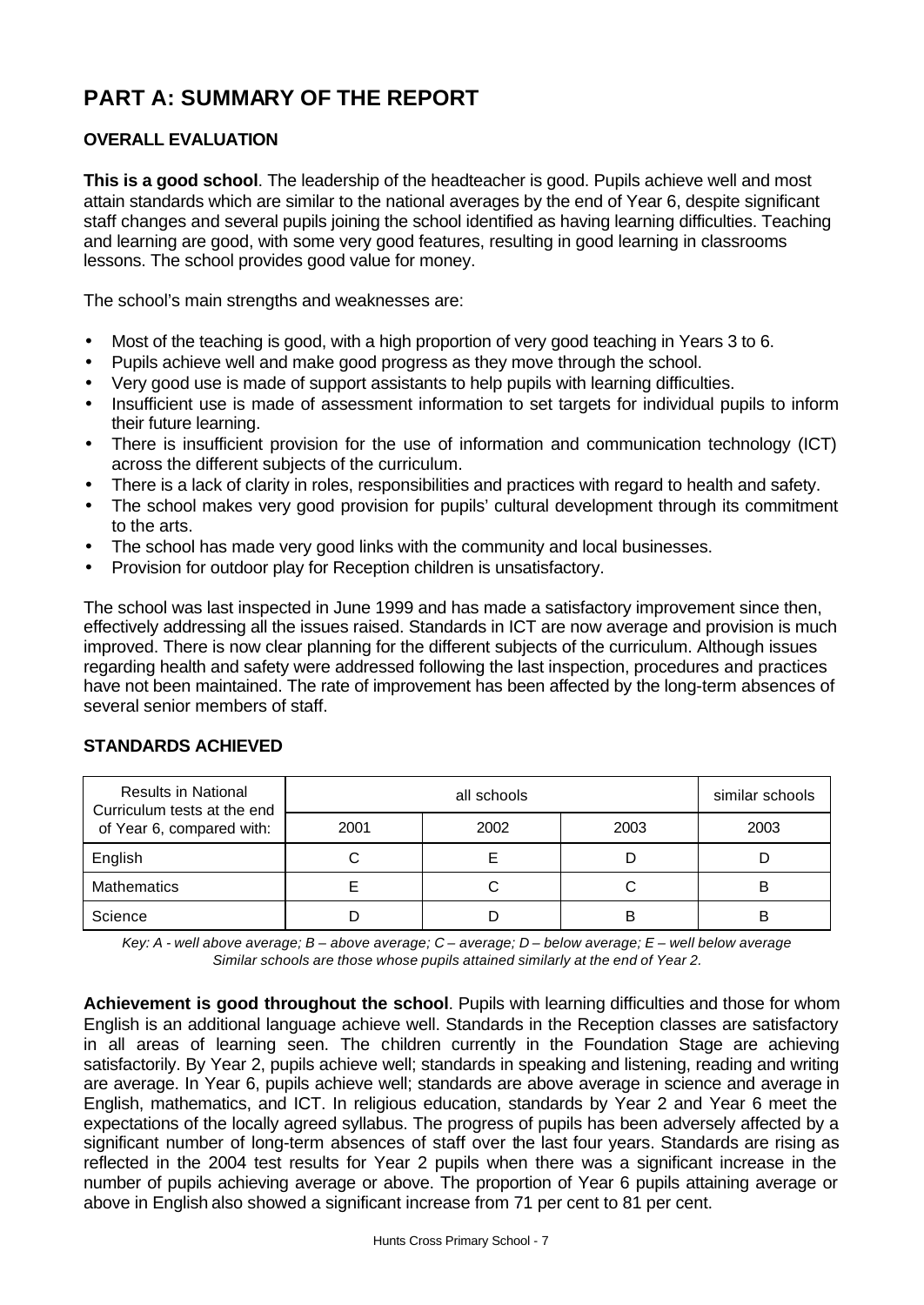**Pupils' personal development is good. The provision for their spiritual, moral, social and cultural development is good overall.** The provision for their cultural development is very good. Attitudes and behaviour are good. Pupils behave well in class and most have positive attitudes to school. The staff have high expectations of the pupils' behaviour and teach the differences between right and wrong well. The pupils like coming to school. Most are punctual. Attendance is good.

# **QUALITY OF EDUCATION**

The quality of education provided is **good**. Teaching and learning are good overall. There is a considerable amount of very good teaching, particularly in Years 3 to 6. This is resulting in good learning and rising standards throughout the school, as reflected in the results in the national tests in 2004. There is very good use of support staff. Pupils with learning difficulties, and those who have English as an additional language, are all supported well and make equally good progress.

The quality and range of the curriculum are satisfactory in the Reception classes, and good elsewhere. Provision for the arts is very good. Throughout the school, pupils with potential difficulties are identified early and given good levels of support. Pupils make good progress towards their individual targets. Some aspects of health and safety practice have not been kept up to date. Provision for child protection is fully in place. Links with parents are good. Links with the community are very good.

#### **LEADERSHIP AND MANAGEMENT**

**Leadership and management are good. The headteacher shows good leadership** and is well supported by the deputy headteacher and other senior staff. There is a shared vision and determination throughout the school to improve standards and the quality of educational provision. The contribution of senior staff has been disrupted in recent years by some long-term absences for maternity leave. Governance of the school is good. Governors are a committed team who know and understand the school and give strong support to the work of the staff as they strive to improve the school. There is a continuing review of the way the school is heading and most aspects of the work of the school are kept under constant assessment and evaluation. Insufficient attention has been given to ensuring all health and safety procedures are maintained and records kept up to date. The school has satisfactory resources, which are used effectively for the benefit of all its pupils.

# **PARENTS' AND PUPILS' VIEWS OF THE SCHOOL**

The small number of questionnaires and comments received from parents were positive and supportive of the school. Responses from pupils indicate a high level of pride in their school. They feel they are given good opportunities for taking responsibilities and are listened to when sharing their views with staff.

#### **IMPROVEMENTS NEEDED**

The most important things the school should do to improve are:

- use assessment information more effectively to inform future learning by identifying and agreeing targets for individual pupils;
- identify more opportunities for the use and development of ICT skills in other subjects of the curriculum;
- establish clear roles, responsibilities and practice to ensure all health and safety requirements are fully met;
- provide appropriate provision for outdoor play for Reception children.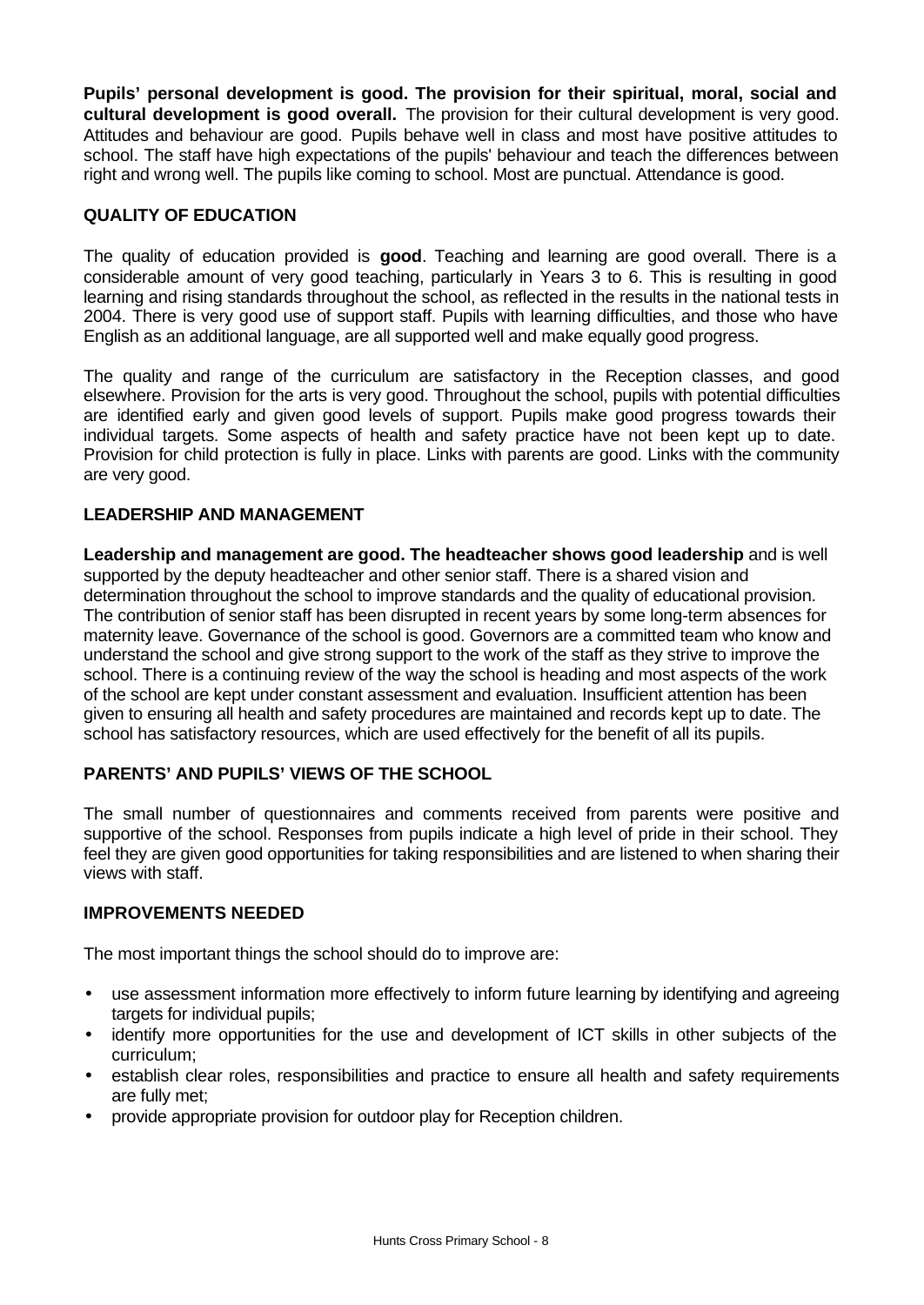# **PART B: COMMENTARY ON THE INSPECTION FINDINGS**

# **STANDARDS ACHIEVED BY PUPILS**

# **Standards achieved in areas of learning and subjects**

Achievement is good. Standards are rising and are at the level expected nationally when pupils reach the end of Year 6. Progress in Years 1 to 6 is generally good. Pupils with special educational needs and those with English as an additional language make good progress.

#### **Main strengths and weaknesses**

- Achievement is good in Years 1 to 6, particularly in Years 5 and 6.
- Standards are rising through the school because pupils are achieving well.
- Standards are above average in science by Year 6 with more than 50 per cent of the pupils achieving Level 5 in 2004.
- Higher attaining pupils in Year 2 do not achieve well enough in science and in writing.
- The use of writing across the curriculum is improving.

#### **Commentary**

1. Children enter the Reception classes with levels of attainment that are in line with those expected for their age. Nearly all the children have attended playgroups or nurseries. Children make good progress in personal, social and emotional development. Most of the children are well on course to meeting the goals expected in nearly every area of learning. In physical development, no judgements can be made because of insufficient evidence. Provision for outdoor play is unsatisfactory. Overall the Reception year gives children a sound and secure basis for their future progress.

|  | Standards in national tests at the end of Year 2 – average point scores in 2003 |
|--|---------------------------------------------------------------------------------|
|  |                                                                                 |

| Standards in:      | School results |             |
|--------------------|----------------|-------------|
| Reading            | 14.3 (16.9)    | 15.7 (15.8) |
| Writing            | 13.4 (16.0)    | 14.6 (14.4) |
| <b>Mathematics</b> | 15.9 (17.6)    | 16.3 (16.5) |

*There were 28 pupils in the year group. Figures in brackets are for the previous year.*

2. The table above shows that in the 2003 national tests for Year 2 pupils, standards were well below average in reading and writing and below average in mathematics. This represents a very sharp decline over the previous year when standards were generally above average. This decline was due to a high number of pupils with special educational needs in the Year 2 cohort. The school's trend in the national tests for this age was below the national trend. In the unverified test results in 2004, standards improved and most pupils achieved average standards, with good improvement in the percentage of pupils achieving the higher Level 3, for example 34 per cent in reading and 28 per cent in mathematics. Most pupils make good progress over time in most of the subjects and achieve average standards in English, mathematics, science, ICT and religious education. In Year 2, the higher attaining pupils are not provided with work that is well matched to their needs and as a result do not achieve well enough in writing and science.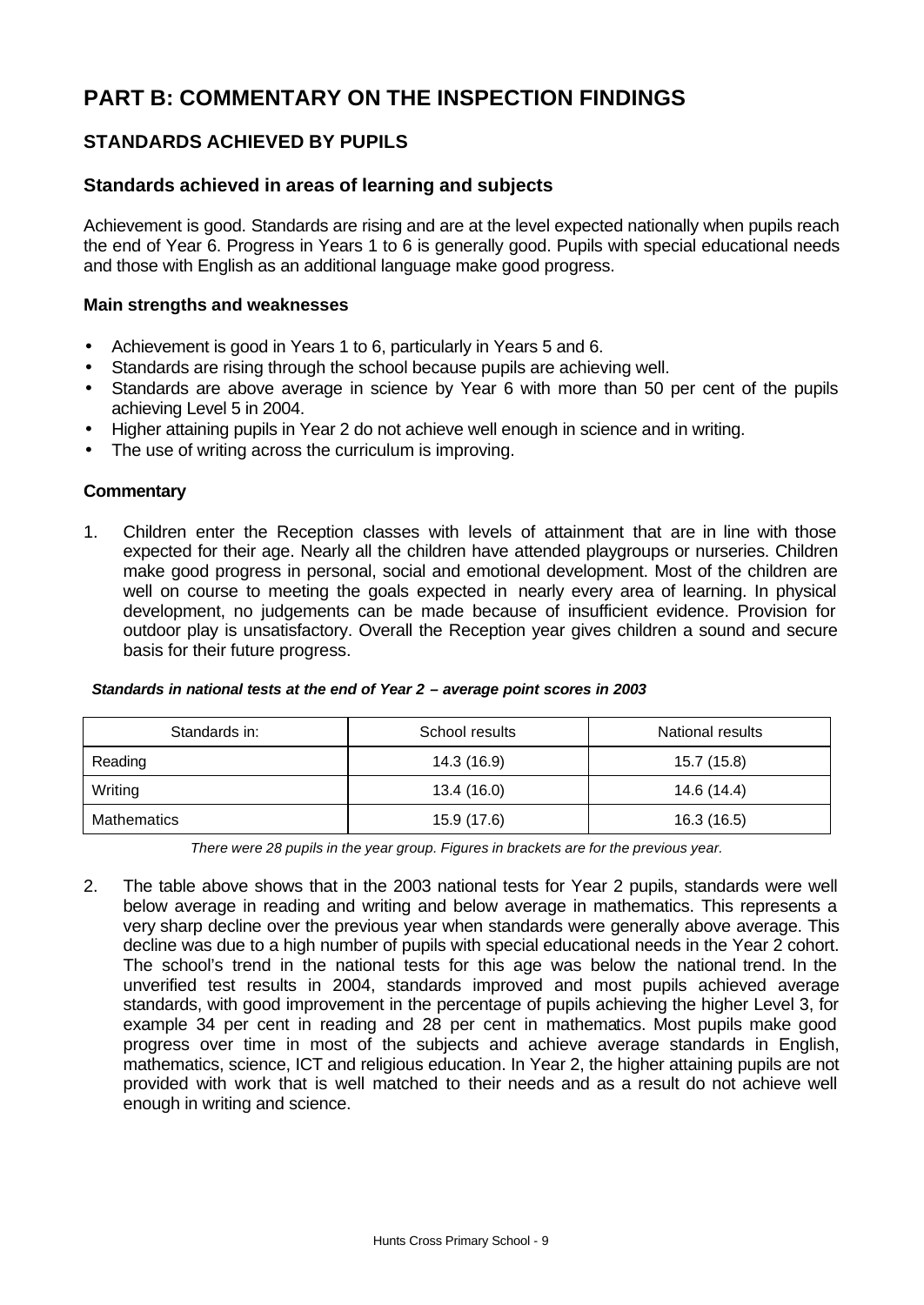| Standards in: | School results | National results |
|---------------|----------------|------------------|
| English       | 26.1(25.3)     | 26.8 (27.0)      |
| Mathematics   | 27.5(27.2)     | 26.8 (26.7)      |
| Science       | 29.7 (27.8)    | 28.6 (28.3)      |

#### *Standards in national tests at the end of Year 6 – average point scores in 2003*

*There were 52 pupils in the year group. Figures in brackets are for the previous year.*

- 3. The table above shows that in 2003 tests, standards in Year 6 were below average in English, average in mathematics and above average in science when compared with all schools. When compared to schools with similar prior attainment at the end of Year 2, standards were below average in English and above average in mathematics and science. This represents an improvement over the previous year's results. The percentage of pupils achieving average or above in English increased from 71 per cent in 2003 to 81 per cent in 2004. The proportion of pupils achieving the higher than expected Level 5 in science and mathematics has risen well. The trend in the rate of progress over the last five years in the school's average National Curriculum points was below the national trend. The unverified national test results show that the school exceeded its target for English and just missed its target in mathematics.
- 4. Currently in Years 3 to 6, pupils achieve well. The main reason for the good achievement is that the quality of teaching is good. Pupils' progress accelerates in Years 5 and 6 because teaching is generally very good. Pupils' achievement is good because the curriculum is broad and stimulating and most pupils work with sustained concentration. Lower attaining pupils are given challenging work and extra teaching support that is well matched to their needs and results in their achieving well. Standards are above average in science and music and average in English, mathematics and ICT. In religious education, pupils achieve standards that are in line with the expectations set for this age in the locally agreed syllabus.
- 5. Throughout the school, pupils with special educational needs often achieve well in relation to the targets within their individual education plans, and where relevant, their statements. Many of these pupils have low levels of attainment, but sensitive support from teachers and other adults ensures progress and a sense of success. The few pupils with English as an additional language are provided with extra support and achieve well.

# **Pupils' attitudes, values and other personal qualities**

Pupils' personal development, including spiritual, moral, social and cultural development, attitudes and behaviour are good as a result of the good provision. Attendance and punctuality are also good.

#### **Main strengths and weaknesses**

- Very good provision is made for pupils' cultural development as a result of a strong commitment to the arts and music, and the very good local community links.
- Staff have consistently high expectations of pupils' behaviour.
- There are weaknesses in the systems used to record, monitor and promote attendance.

#### **Commentary**

6. As a result of good relationships between pupils and adults, pupils join in activities with enthusiasm. They are usually polite, courteous and helpful to one another. Pupils listen respectfully to adults and, therefore, learning and achievement in lessons are good. Pupils show initiative to help themselves and others, for example by not interrupting the class when they need to collect a dictionary. Pupils are motivated by achievement; they want to do well and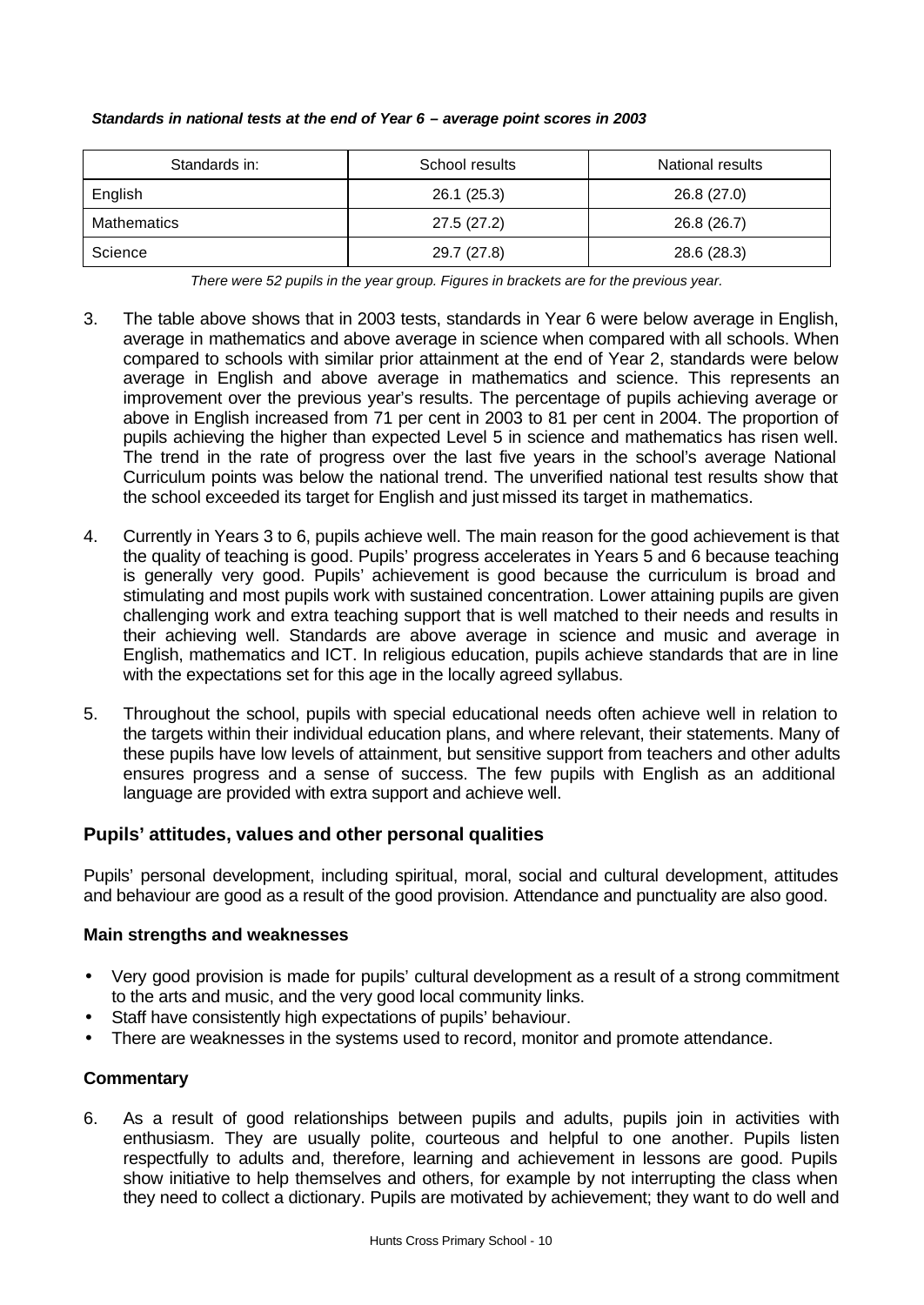show their delight when they do. There are satisfactory opportunities for pupils to take on small responsibilities around school, for example, to deliver and return registers. Pupils from Years 3 to 6 represent other pupils on the school council and perform their duties willingly and with enthusiasm.

- 7. Behaviour in lessons is mainly good, allowing work to proceed at a good pace. Teachers make their expectations clear and consistently encourage positive behaviour. Pupils have contributed towards setting their own rules, which are prominently displayed in most classrooms and around the school. Although pupils are aware of teachers' expectations of behaviour, their efforts in lessons are not always recognised and rewarded sufficiently.
- 8. Parents and pupils report that children are happy to come to school. Attendance has improved since the time of the last inspection, and it is now good. Although good improvement has been made over the last three years unauthorised absence is high. This is in part because systems in place for contacting parents when absence occurs differ for different pupils and are unnecessarily complex for the school to control and parents to understand. Currently, recording and tracking of pupils' attendance are done manually – making it more difficult for the school to identify issues relating to poor attendance. Roles and responsibilities are insufficiently clear because the school administrator, class teachers and headteacher are all involved in watching over attendance matters. This sometimes leads to confusion about who has followed up which absence. The need for good attendance and punctuality is promoted well to pupils, Lessons usually start promptly because most pupils are punctual and registration is efficient. One fixed period exclusion in summer term 2004 was dealt with appropriately and correct procedures followed

#### *Attendance in the latest complete reporting year (%)*

| Authorised absence |     |  | Unauthorised absence |     |
|--------------------|-----|--|----------------------|-----|
| School data<br>3.5 |     |  | School data          |     |
| National data      | 5.4 |  | National data        | 0.4 |

*The table gives the percentage of half days (sessions) missed through absence for the latest complete reporting year.*

- 9. Acts of collective worship have improved since the last inspection, and they are now well planned and supervised, and include time for pupils to think quietly about the deeper meanings of their lives. Good provision for pupils' spiritual development also includes opportunities for discussion in lessons, particularly in religious education. Pupils learn about a range of religious faiths, and this helps them to appreciate similarities and differences, and to think about their own hopes for the future. The 'thought for the term' enables pupils to make connections between assemblies and other activities in their classrooms. The school promotes moral development well through the systems and routines that are known and understood by pupils. Pupils understand what is right and wrong and adults are good role models.
- 10. Pupils respond well to the many opportunities they have to learn to work co-operatively in pairs or small groups. Good provision for social development also includes well-attended extracurricular activities. Regular visits into the community, where pupils often mix with pupils from other schools, increase their confidence and self-esteem. Pupils learn to value their own achievement and the efforts of others as a result of special achievement assemblies, and by seeing evidence of their achievements displayed around the school. Cultural provision is promoted very well through art and design, drama, music and the very good links with the local community. Pupils have very good opportunities to appreciate the cultural diversity of both their local community and the wider world, as when they celebrate religious and local festivals and find out about customs and traditions from other countries.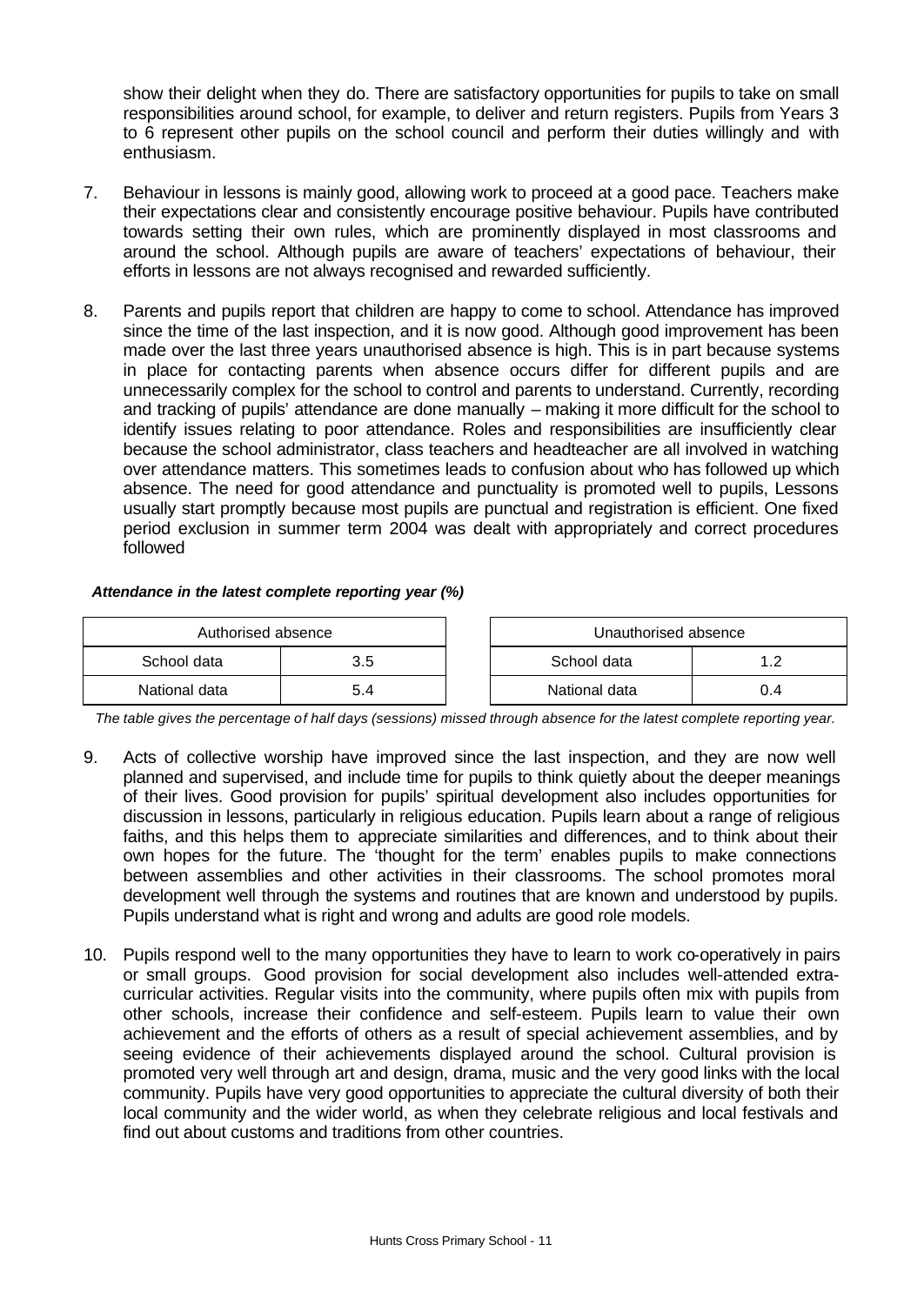#### *Ethnic background of pupils Exclusions in the last school year*

| Categories used in the Annual School Census | No of pupils<br>on roll | Number of<br>fixed period<br>exclusions | Number of<br>permanent<br>exclusions |
|---------------------------------------------|-------------------------|-----------------------------------------|--------------------------------------|
| White - British                             | 216                     |                                         |                                      |
| Mixed - White and Black Caribbean           |                         |                                         |                                      |
| Chinese                                     |                         |                                         |                                      |

*The table gives the number of exclusions, which may be different from the number of pupils excluded.*

# **QUALITY OF EDUCATION PROVIDED BY THE SCHOOL**

**The quality of education provided is good.** Pupils achieve well in English, mathematics and science as a result of good and sometimes very good teaching. In ICT, standards are average but could be better. The promotion of equality of opportunity for all pupils is very good. Provision for pupils with specific learning needs is good. The breadth and balance of the curriculum are good. There is good provision for pupils' support, care and guidance. Links with parents are good. The school's links with the community are very good.

## **Teaching and learning**

The overall quality of teaching and learning is good. The quality of assessment is satisfactory.

#### **Main strengths and weaknesses**

- Much of the teaching in Years 3 to 6 is very good.
- Some good teaching occurs in most classes and in most subjects, but there is too much teaching that is still only satisfactory, particularly in the Reception year.
- Very good use is made of the subject skills of individual members of staff.
- Teaching assistants make a very good contribution to pupils' learning.
- Insufficient use is made of assessment data on individual pupils to set targets and inform future learning.

- 11. In Years 1 to 6, the basic skills in English, mathematics and science are taught well. This is helping to raise standards. All teachers make good use of national guidelines for literacy and numeracy. A strength is that teachers usually strike a very good balance between pupils being required to sit and listen, and providing them with opportunities to practise their own skills. Where English and mathematics teaching is at its best, this is because teachers have very good knowledge of the subject and have high expectations of pupils. Questioning is used well to assess pupils' developing understanding, to challenge them to think, and then to think a bit harder. For example, in a Year 6 English lesson on drafting poetry on the theme of natural phenomena such as earthquakes and hurricanes, pupils were challenged to use a wide range of evocative vocabulary which they did well. When teaching is satisfactory, this is usually because teachers are not clear enough about what exactly pupils are to learn or how this might best be achieved.
- 12. Classroom organisation and preparation for lessons are usually good, and in most instances pupils are managed well. Pupils' personal development is promoted very well. Teachers have high expectations in this area and as result pupils develop good learning habits.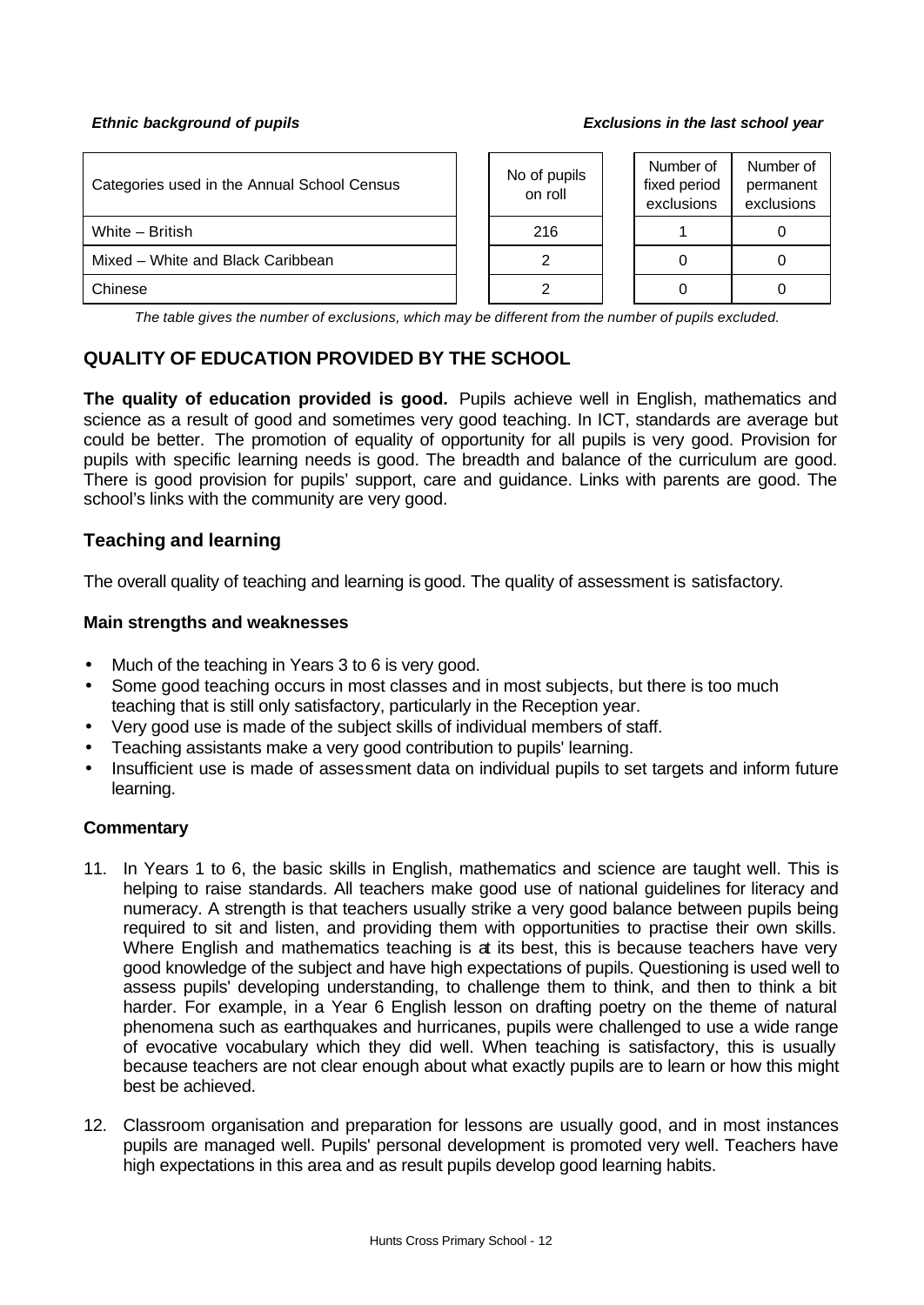- 13. During class lessons, teachers employ good methods and strategies to help the pupils to achieve well. Learning objectives are communicated clearly at the beginning of most lessons, both orally and in writing, which the vast majority of pupils follow and understand. Teaching is effective because pupils have plenty of time to talk to each other and adults about their work, and to have a lot of practical, 'hands-on' experiences. For example, in a Year 4 ICT lesson, pupils looked at and discussed their work as they developed their word-processing skills. The opportunity for pupils to assess for themselves how well they have met the objectives at the end of the lesson is not used regularly and consistently.
- 14. Teachers give increasingly good attention to the needs of different groups of pupils when planning and teaching lessons. The teaching assistants are deployed well throughout the school and provide very good support by assessing pupils' needs. Teaching assistants frequently talk to pupils, making sure they understand and support pupils' learning. Help is less effective in classes when this support is not available. During class discussions, for example, pupils with learning difficulties occasionally lose concentration when they do not understand the teaching point.
- 15. Provision for pupils with special educational needs and those pupils identified as gifted and talented is good. Teaching assistants provide very good support for pupils as they work well alongside class teachers to modify the curriculum and support the learning targets identified in individual education plans. These are carefully drawn up by each class teacher to ensure all pupils with special educational needs receive very good support overall, although the coordinator identifies the need to include and address mathematics in individual educational plans. As pupils' needs are identified early after their entry to the school and accurately assessed, procedures for addressing their individual needs are implemented quickly. This early intervention contributes well to the pupils' good achievement. Overall, pupils have good attitudes towards their learning and enjoy their work because tasks are usually well matched to their needs and interests. Pupils respond well to expectation and challenge.
- 16. Very good use is made of the skills of individual members of staff, particularly for music and the performing arts. The use of these skills has contributed to the very good learning of pupils in music and the development of the skills of individual pupils. At the same time the provision of part-time staffing has been used well to provide non-contact time to enable subject leaders to support their colleagues and carry out their roles of monitoring and evaluating work in their areas of responsibility.
- 17. Pupils' work across all subjects is marked regularly and comments sometimes provide information to pupils about how they might improve. Extending this and setting small targets for pupils in mathematics and science, as has already begun in English, are areas that can be developed further. At present, where teaching and learning are only satisfactory, assessment information is not used well enough when planning future learning and when setting targets.

| Excellent | Very good | Good     | Satisfactory | Unsatisfactory | Poor | Very poor |
|-----------|-----------|----------|--------------|----------------|------|-----------|
|           | 10 (28%)  | 16 (44%) | 9(25%)       | (3%)           |      |           |

#### *Summary of teaching observed during the inspection in 36 lessons*

*The table gives the number of lessons observed in each of the seven categories used to make judgements about lessons; figures in brackets show percentages where 30 or more lessons are seen.*

# **The curriculum**

The curriculum is good. It provides a range of opportunities that meets the needs and interests of groups and individual pupils. It is enriched very well by experiences which draw on expertise from within and beyond the school. Resources and accommodation are satisfactory.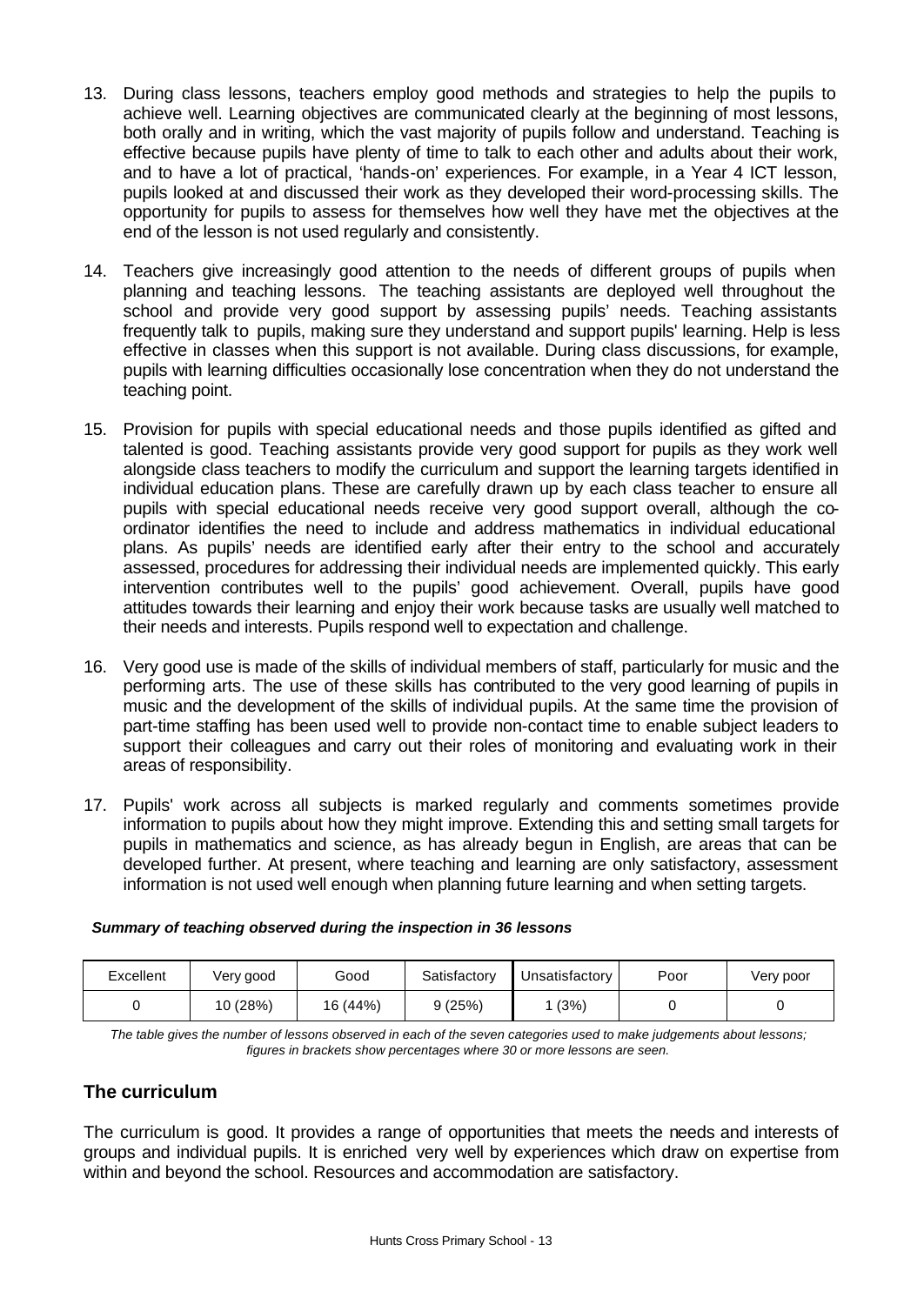## **Main strengths and weaknesses**

- Visits and visitors are used very well to enrich the curriculum.
- The use of ICT across the different subjects of the curriculum is not sufficiently developed.
- Provision for pupils' personal, social and health education is good.
- The accommodation is in need of improvement; in particular some toilet areas and the general level of décor in some areas are unsatisfactory.
- Provision for outdoor activities for Reception children is unsatisfactory.

- 18. The curriculum meets statutory requirements, including religious education and a daily act of collective worship. There is good provision for pupils with special educational needs, who are well supported throughout the school. Pupils whose home language is not English are also well provided for receive good support. The planned work enables pupils to achieve well in the core subjects of English, mathematics and science. Pupils are taught the subjects of the National Curriculum in discrete lessons. There are opportunities for basic skills in mathematics and English to be practised and developed in other subjects. For example, in their science work, pupils often draw bar charts and line graphs, and write independently about experiments they have carried out. Lesson planning does not include enough opportunities for ICT skills to be used across the curriculum.
- 19. All classes participate in educational visits, which enrich the curriculum, including annual residential visits for Years 2, 4 and 6. Events such as Christmas shows enable pupils to prepare readings, music and dance for presentation to parents and wider audiences. The school is also a regular participant in the Liverpool Youth Orchestra's Carol Concert. A continuing business link with a local business supports the school's library provision. Visitors, such as the police education officer, the vicar and representatives of local organisations, also provide expertise and add interest to lessons. A good range of after-school clubs is available, including sport, music, art and drama.
- 20. The school is developing the curriculum by seeking to make it as relevant as possible to the needs of the pupils. All staff work hard to make sure that individual pupils, including some with quite serious medical problems, are included in all the activities. The school provides well for pupils' personal, social and health education, including sex education and work on alcohol abuse and smoking. The way in which medicines should be used safely is covered, as well as issues of relationships and personal choice. The school often facilitates good communications between families and support agencies, such as the police and the health department.
- 21. Pupils of all abilities are fully included in all areas of the curriculum. Pupils with special educational needs and those identified as gifted and talented achieve well by the end of Year 6. Gifted and talented pupils are identified well in a range of academic subjects and other skills to enable teachers to match closely the planned work to meet their particular individual needs. A positive development has been to involve parents in nominating their child or another with special talents. The member of staff with responsibility for the more able pupils throughout the school is also the special educational needs co-ordinator who works very closely with the headteacher and staff in order that all pupils are appropriately well challenged, and experience and enjoy opportunities to develop their skills and talents.
- 22. The curriculum offered is sensitive to the diverse nature of modern society. Major celebrations and festivals of the world and of the main world faiths are studied. Cultural influences from the pupils' heritages are reflected in lessons. This helps the pupils to develop respect for one another and promotes racial harmony.
- 23. Teachers have a satisfactory range of qualifications and experience to meet the demands of the curriculum. The support staff offer good assistance to the teachers and bring useful skills to the school.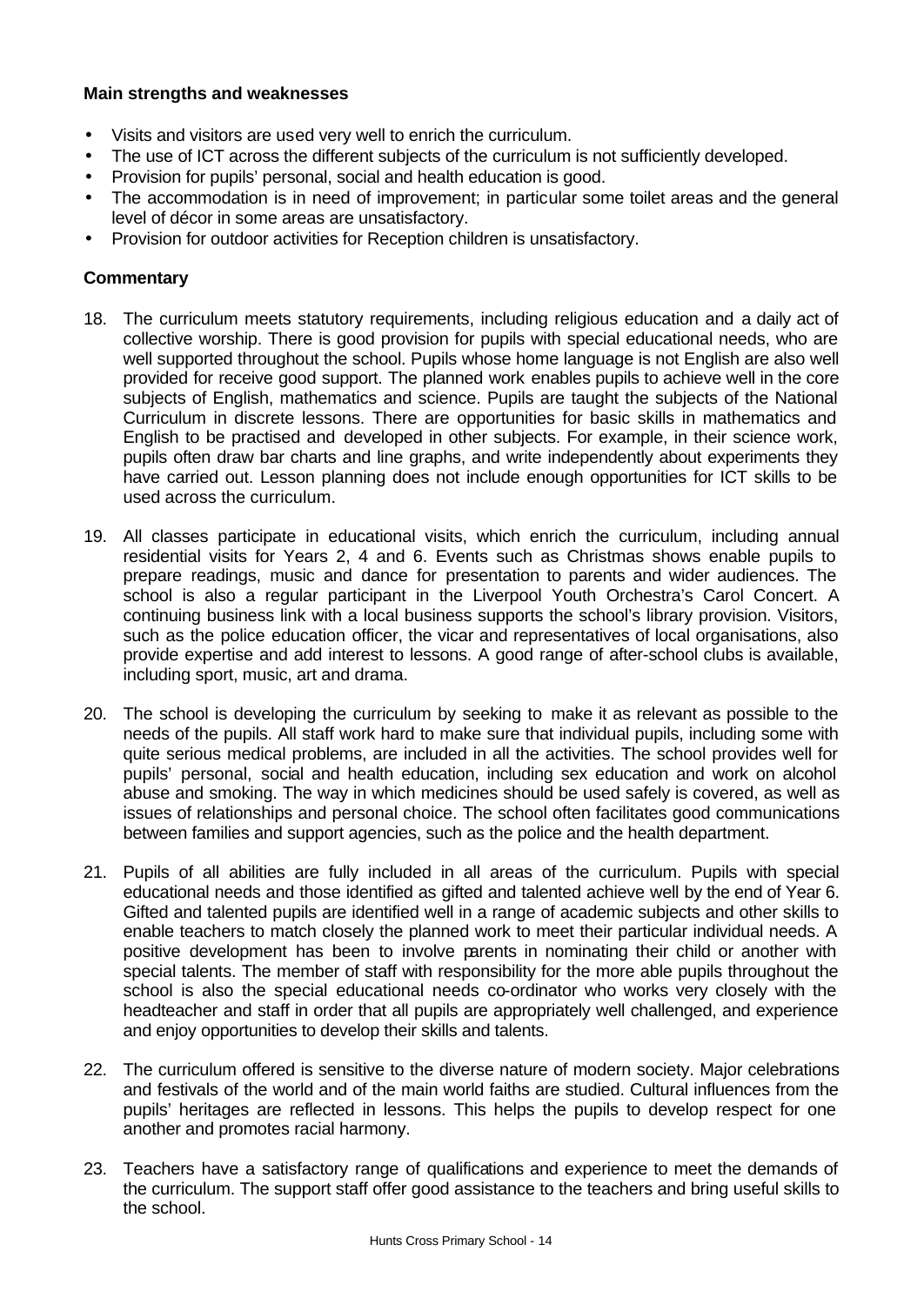- 24. Teaching resources are satisfactory overall. The outdoor provision for the Reception children is unsatisfactory. The school is awaiting the installation of two electronic whiteboards linked to computers.
- 25. Teaching accommodation is satisfactory in terms of space. The size of the playing field is generous. There are good hard play areas which have benefited from improvements following consultation with pupils through the school council. Some ancillary areas and the general level of décor have suffered from a long period of low maintenance. The school has developed a realistic programme to upgrade them and has sought additional funding from a variety of sources, including local companies, to facilitate this as well as using its own funds.

# **Care, guidance and support**

Provision for the care, welfare, health and safety of all pupils is satisfactory. The school gives a satisfactory level of support and guidance to pupils. Arrangements for involving pupils in the work and development of the school are also satisfactory.

#### **Main strengths and weaknesses**

- There is a lack of clarity in roles, responsibilities and practices with regard to health and safety matters.
- Pupils benefit from the very good and trusting relationships they have with adults in school.
- Good arrangements for children to start school allow them to settle in quickly.

- 26. Parents feel that their children are well cared for. Relationships between pupils and adults are very good. Staff give high priority to caring for pupils' well-being. They know pupils well as individuals and the positive atmosphere makes pupils feel happy, secure and valued. Lunchtime supervisors and the welfare officer provide good support and care for pupils.
- 27. Pupils' views of school are mainly positive. Most say that they have someone to go to if they are worried. Membership of the school council is open to pupils from Year 3 onwards, and members are elected to represent the views of fellow pupils. The views of younger pupils are not gathered in this way. The council meets regularly, and members clearly enjoy the responsibility of gathering and discussing other pupils' ideas.
- 28. When children start in the Reception class, a good induction programme supports them well. These arrangements are popular with parents, who agree that children are helped to settle quickly into their surroundings. Links with the pre-school from which most children transfer are good, and the school makes the most of opportunities to integrate them into school activities early on. However, links with other pre-school providers, from which a few pupils transfer, are limited.
- 29. The school works well with other agencies to ensure that pupils have additional help when they need it. The education welfare office is a regular visitor. Support for pupils with special educational needs is good. Pupils' individual academic and personal development targets are set and communicated through annual reports to parents. However, teachers or pupils make little reference to the targets during the school day.
- 30. Steps taken to ensure the health and safety of pupils are unsatisfactory. Health and safety checks carried out on electrical equipment in school are not planned, and neither results nor actions are recorded. Procedures to identify health and safety hazards are not clearly planned. During the inspection, no evidence of actions taken, reviews or follow-up of identified issues were made available. Recorded details of accidents do not include the causes, so that important information is not communicated to parents or used by the school to assess and deal with future risks.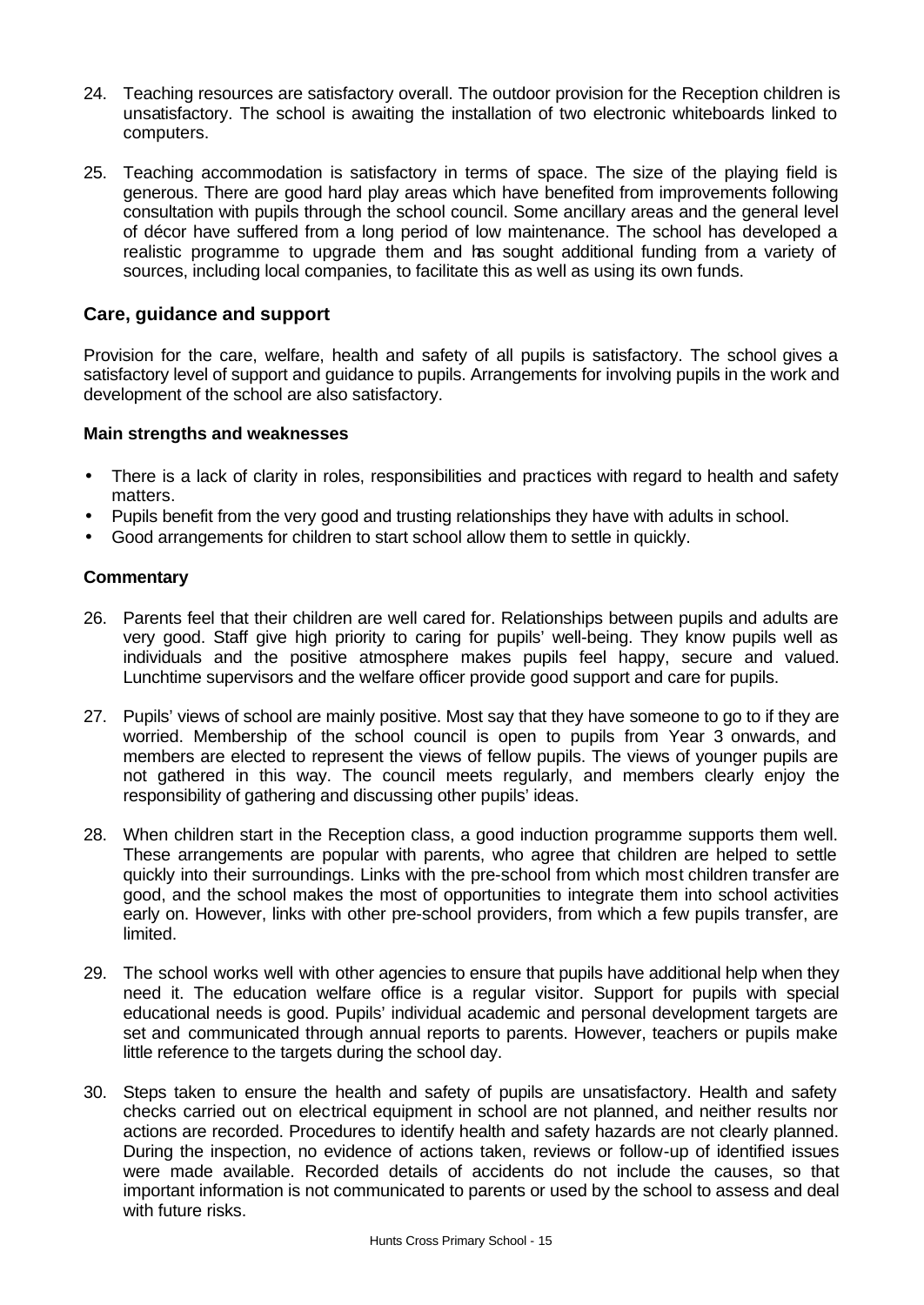31. The security of the building is very good. Risk assessments for educational and residential visits are satisfactory. Child protection procedures are in place and fully meet requirements, and staff are fully aware of their responsibilities. Good consideration is given to safeguarding pupils' use of the Internet, and the school has sought parental agreement for this. The school has been awarded Healthy School status this year, as a result of working hard to meet all the required targets. Regular advantage is taken of the good opportunities to promote healthy eating and living, for example at lunch and through the curriculum.

#### **Partnership with parents, other schools and the community**

Links with parents and with other schools are good, and links with the community are very good.

#### **Main strengths and weaknesses**

- Very good community links enrich pupils' learning.
- Parents receive good quality information about their children's education.
- Arrangements for the transfer of pupils to secondary school are well thought out.
- The school does not do enough to find out what parents think about the school.

- 32. The school has maintained the good partnership with parents since the last inspection. Although only a small number of parents attended the inspection meeting and responded to the questionnaire, they expressed positive and supportive views of the school. Parents give good support to fund-raising and social events organised by the Friends of Hunts Cross. A few parents regularly help out in school. Good parental support makes educational visits possible for the pupils. The school offers parents good opportunities to develop their understanding of what is taught and how, particularly through the family learning groups. However, only a few parents have attended these courses. Parents of children in the Reception class appreciate the contact they have with teachers when their children arrive at school. Parents find staff approachable and concerns are resolved quickly.
- 33. Parents' views on the work of the school have been gathered by means of a questionnaire. The school identified some areas for improvement and has taken action. Wider and more regular consultation with parents, however, is not sought, and this limits parents' opportunities to get more directly involved in their children's education. The quality of information and guidance contained within written documents to parents is good. This includes newsletters, school prospectus, annual governors' report and pupils' annual reports to parents.
- 34. Parents of pupils with special educational needs are fully involved in their child's learning. They are kept well informed about how well their child is progressing at formal reviews. Parents appreciate they are able to make informal contacts with the school should they have any cause for concern. Pupils of all abilities are included in all areas of the curriculum.
- 35. The school has worked hard to develop very productive links within the community. Local community groups, an after-school club, the local council, and adult and family learning classes make very good use of the school building. A good number of visitors into and visits out of school, including trips to museums, churches and the local area, increase pupils' understanding of the wider community and enrich their learning in several subjects. Pupils have many opportunities to attend and participate in sporting and musical activities within the community, for example, the Liverpool Music Festival. Very good links have been established with local businesses, and the school benefits from sizable financial donations. Good links also exist with the local vicar and other professionals in the community.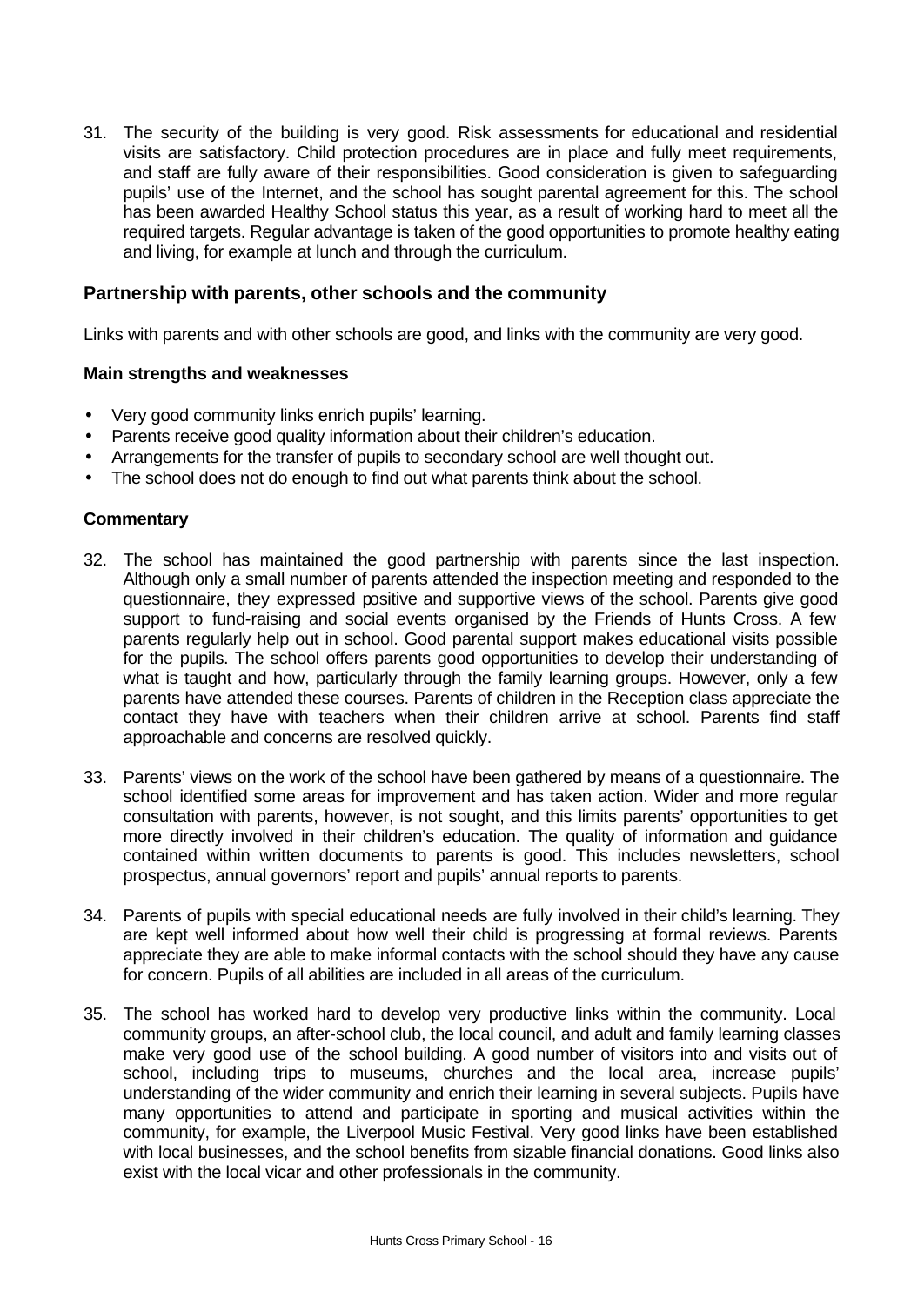36. Close links with the secondary school ensure a smooth transfer to the next stage of pupils' education. This includes visits by pupils, planned linkages within the curriculum, and careful transfer of data and information about the pupils. Transfer arrangements for pupils with special educational needs are particularly well supported by co-ordinators from both schools. Further good links with other schools in the area, particularly through sports and music, provide good opportunities for pupils to meet before they move on to their new school, thus extending their social development.

# **LEADERSHIP AND MANAGEMENT**

The quality of leadership and management is good overall. The headteacher gives clear leadership and is given good support by the hard-working staff and committed governors. **Main strengths and weaknesses**

- The leadership of the headteacher is good.
- Leadership of the curriculum and teaching by key staff is good.
- The governing body challenges and supports the headteacher well.
- There is a lack of clarity in roles, responsibilities and practices with regards to health and safety.
- The school does not monitor performance data sufficiently consistently or rigorously in order to take appropriate action.

- 37. The headteacher provides strong leadership and parents are happy with how the school is managed. There are good relationships between all staff and the headteacher. The headteacher has been successful in building an experienced and able senior management team, which supports both the headteacher and all other staff. There is a greater sharing of responsibilities as the teaching staff become more stable, although the headteacher has overall responsibility for the direction of the school.
- 38. The senior management team and staff responsibilities and roles are clearly defined for efficiency and effectiveness, which in turn enables key staff to experience increased levels of influence in improving leadership and management further across the school as their roles continue to develop. The headteacher knows members of the senior management team are diligent workers and she is sensitive to their undertaking an increased workload. As a team they work well together to the benefit of all pupils within the well-established school community. Since the last inspection the headteacher has managed staffing well in recent years, when the contribution of senior staff has been disrupted by some long-term absences for maternity leave. The headteacher has established very effective links with local companies such as *Eli Lilly* who have provided a grant towards the school library and other projects.
- 39. All curriculum subjects are well managed as is special educational needs throughout the school. The experienced special educational needs co-ordinator, who was in post at the time of the last inspection, is a well-organised and effective leader. She continues to manage an efficient system and has provided well for the additional pupils with special educational needs who have entered the school since Year 2. These pupils have been fully included in all aspects of the school's curriculum.
- 40. All subject co-ordinators have taken a good lead in developments in their subjects and are active in the school's drive to raise standards. Although assessment arrangements are in place, the school has yet to make sufficient and consistent use of its assessment information to enable teachers to influence the quality of teaching and learning and curriculum planning across the school. The school has yet to introduce individual targets for pupils in mathematics and therefore teachers are unable to monitor pupils' progress or measure levels of attainment at any given time from Year 1 to Year 6. The school has given priority to the immediate need to ensure there are effective systems to track pupils' progress and identify pupils for support, and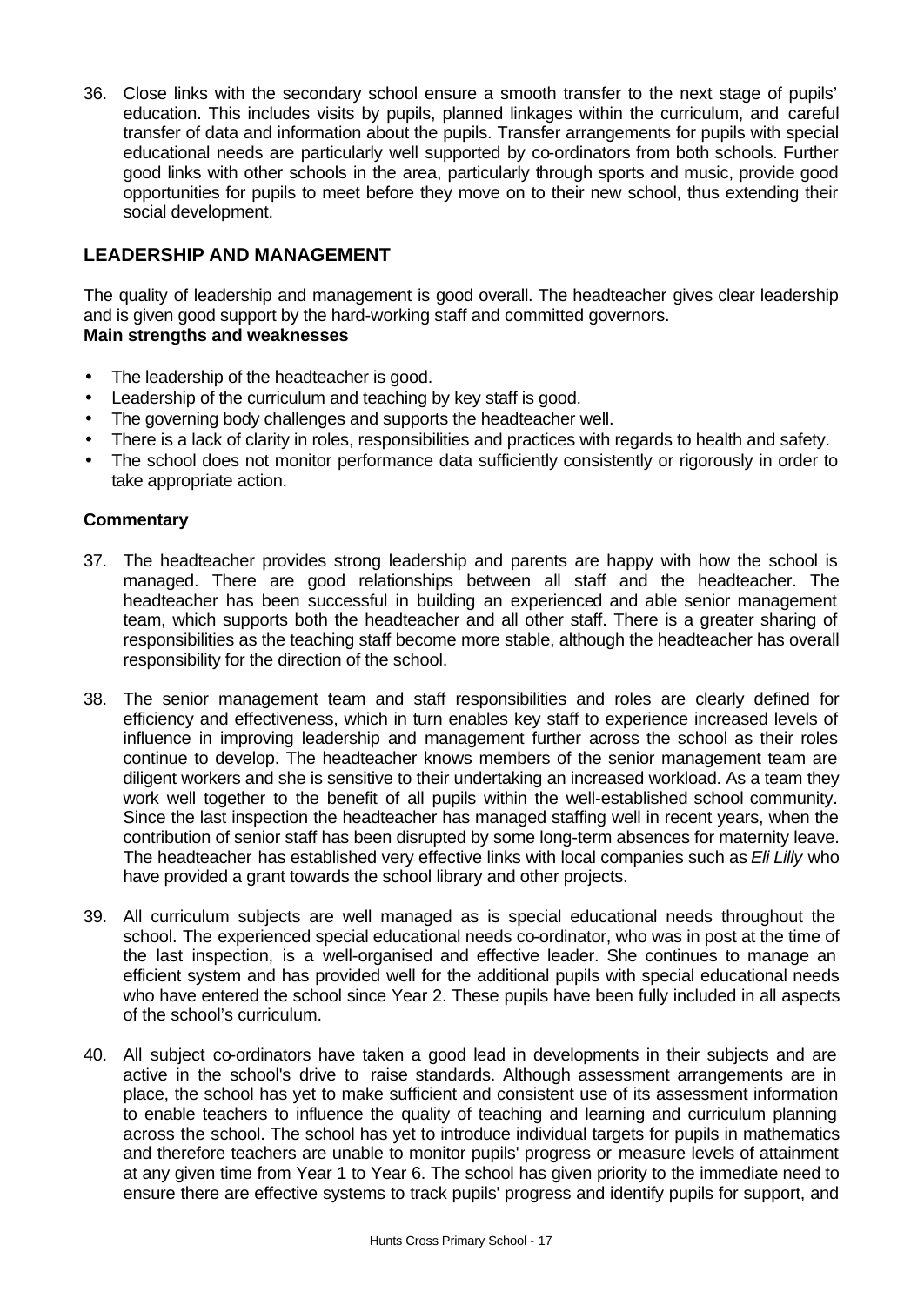that targets for future improvement are set and actions are planned for this to take place. Currently, the school does not analyse performance information well enough to enable staff to put into place systems or procedures to address identified issues or areas for development. Very well established procedures to monitor teaching and learning by senior staff through analysing pupils' work and teachers' planning by senior staff take place, but not all key staff have been fully involved because of long-term absences on maternity leave.

- 41. Overall the governance of the school is good. The governing body, although a very muchchanged group since the last inspection, are a committed team who understand the strengths and weaknesses of the school well. The governors are involved in forward planning and their thinking and actions are for the good of the pupils and school; plans are in place to further develop their role. The governors are well informed by the school but as their role in school develops they realise they need to become even better informed to help support the headteacher and staff to continue to move the school forward. At the time of the inspection, insufficient attention has been given to ensuring all health and safety procedures are maintained and records kept regularly up to date. With regard to health and safety, the headteacher and governors do not consistently ensure roles, responsibilities and practices are clearly defined or that an efficient system is in place to monitor the action taken.
- 42. Finances are well managed which continue to help the school achieve its education priorities and care has been taken in ensuring the principles of best value are carefully adhered to. Good financial planning enables the school to maintain current staffing levels. A significant amount of funding has been allocated for the refurbishment of some toilet areas and the ongoing refurbishment of the building. The school provides good value for money.

| Income and expenditure $(E)$ |        | Balances (£)                        |       |
|------------------------------|--------|-------------------------------------|-------|
| Total income                 | 721454 | Balance from previous year          | 52913 |
| Total expenditure            | 712917 | Balance carried forward to the next | 61450 |
| Expenditure per pupil        | 2829   |                                     |       |

| Financial information for the year April 2003 to March 2004 |  |
|-------------------------------------------------------------|--|
|-------------------------------------------------------------|--|

| Balances (£)                        |       |
|-------------------------------------|-------|
| Balance from previous year          | 52913 |
| Balance carried forward to the next | 61450 |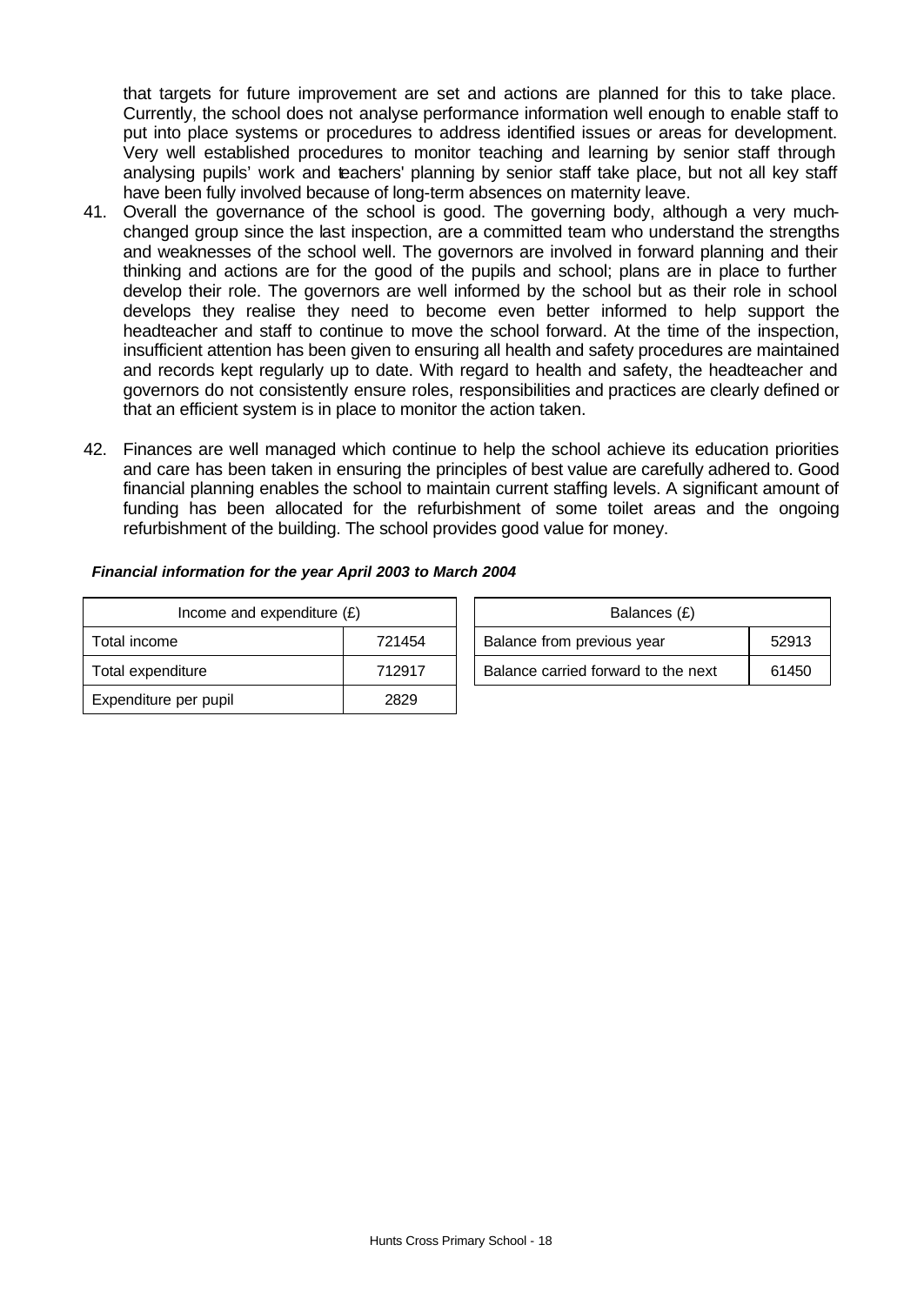# **PART C: THE QUALITY OF EDUCATION IN AREAS OF LEARNING AND SUBJECTS**

# **AREAS OF LEARNING IN THE FOUNDATION STAGE**

43. The Reception classes give children a satisfactory start to their education. Nearly all the children have attended pre-school groups or nurseries and have average attainment when they start at Hunts Cross. The quality of teaching, learning and achievement is satisfactory in those areas seen during the inspection. This is because the school is at an early stage of providing a curriculum with a focus on child-initiated activities. Learning activities are well prepared and organised, and children therefore enjoy all areas of learning. However, the learning intentions for some play activities are not sharply focused at times and, on occasions, opportunities to consolidate and extend children's ideas and learning during these periods are missed. The satisfactory assessment arrangements are being further developed to build a clear picture of each individual child's progress. The accommodation has improved since the last inspection. Resources are generally adequate but are limited in some areas, and provision for outdoor play is unsatisfactory.

# **PERSONAL, SOCIAL AND EMOTIONAL DEVELOPMENT**

Provision in personal, social and emotional development is **good**.

#### **Main strengths and weaknesses**

- The children settle quickly, securely and happily into school life.
- Children are well supported to become independent and rapidly learn to work individually and in a group with concentration and enjoyment.

#### **Commentary**

44. Children achieve well and are on course to meet the expected goals for learning by the end of the Reception year. Teaching and learning are good and children receive patient, caring and effective support. Teachers and support staff establish positive relationships with all the children very quickly. Children respond well to high expectations of conduct, effort and achievement, as staff consistently support and encourage them with praise. They gain independence, for example, in self-registration at the start of the day and tidying away at the end of sessions. They make simple choices of activities, follow instructions and work and play together happily.

# **COMMUNICATION, LANGUAGE AND LITERACY**

Provision in communication, language and literacy is **satisfactory**.

#### **Main strengths and weaknesses**

- Children are provided with a good range of activities, which promote early reading and writing skills well.
- Role-play is not used effectively to promote language development.
- Stories and books are used well to develop children's interest in text and awareness of the links between the written and spoken word.

#### **Commentary**

45. Children's achievement is satisfactory and they are well on course to meet expectations by the end of the Reception year, with a few children exceeding the early learning goals. Teaching is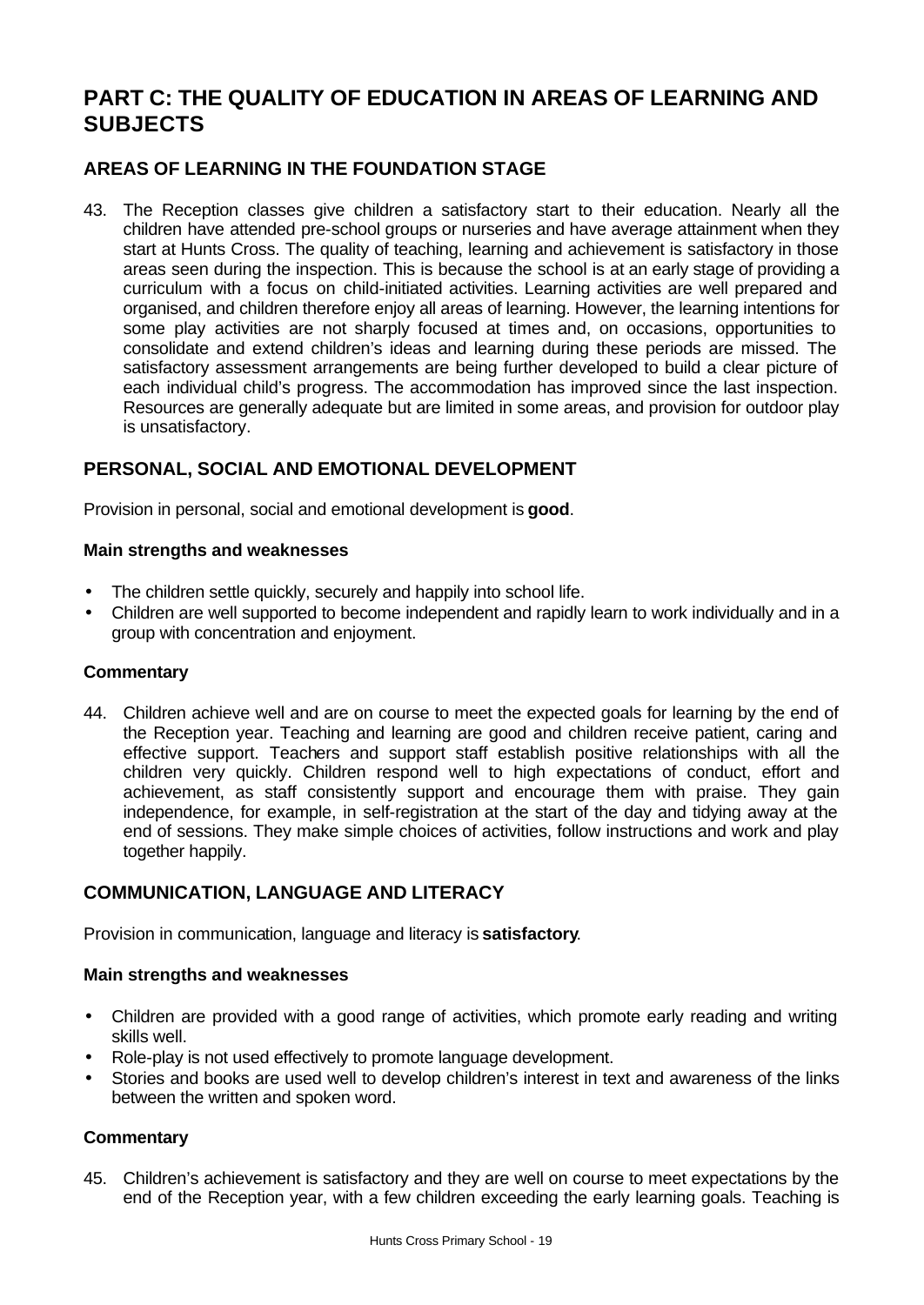satisfactory. Children develop an enjoyment of books and some make good attempts to tell stories using pictures as prompts. Many children already recognise letters of the alphabet and use these in recognisable form in their emergent writing. The higher attaining children write their names and simple sentences with growing independence. Speaking and writing skills at the beginning of the school year are promoted through structured play activities. Children learn to initiate conversations with each other and with adults. Staff find many ways of using stories and class routines to stimulate speaking, listening and early reading and writing. They chat, question and encourage the children to talk about the activities but on occasions children play for long periods without adult support and, as a result, valuable opportunities to extend their ideas and language skills are missed. Role-play areas are provided in both classes but resources for this aspect of children's development are limited and the provision lacks imaginative and stimulating contexts to fire their imagination.

# **MATHEMATICAL DEVELOPMENT**

Provision in mathematical development is **satisfactory**.

#### **Main strengths and weaknesses**

• Children learn effectively through daily experience of mathematical skills.

#### **Commentary**

46. Teaching is satisfactory. Achievement in mathematical development is also satisfactory and most children are on course to achieve the goals for learning expected by the end of the Reception year, with a few likely to exceed these goals. In both classes activities are used effectively to reinforce counting skills and number recognition. Good relationships encourage children to learn enthusiastically through number rhymes and games. Group activities to promote mathematical development are occasionally conducted at a slow pace; opportunities to challenge children and sharpen their mathematical ideas are missed. Teaching makes good links with other areas of learning to promote mathematical development. For example, children explore capacity and weight through experimental play with sand and water. Children print colourful patterns with common two-dimensional shapes, which consolidates their learning in this area. Good use is made of computers to practise number skills.

#### **KNOWLEDGE AND UNDERSTANDING OF THE WORLD**

Provision in knowledge and understanding of the world is **satisfactory**.

#### **Main strengths and weaknesses**

• Children benefit from experiencing a range of activities that extend their knowledge and understanding of the world.

#### **Commentary**

47. Teaching and learning are satisfactory and children's achievement is satisfactory. Staff plan a range of activities, which help children to learn about the world around them and develop the appropriate vocabulary. For example, children make fruit salad and use their senses to explore the taste, smell, shape, colour and patterns in fruits. They develop their skills in peeling, cutting and chopping fruit. They take part in circle time, which helps them to understand why class rules are important. Such activities provide opportunities for children to draw on their own experiences and promote awareness of themselves and others. They are effectively introduced to wider issues, such as conservation, through operating a recycling centre for household junk materials. Children use the classroom computer confidently with growing independence to use literacy and numeracy programs, working in pairs or in small groups; all children are given good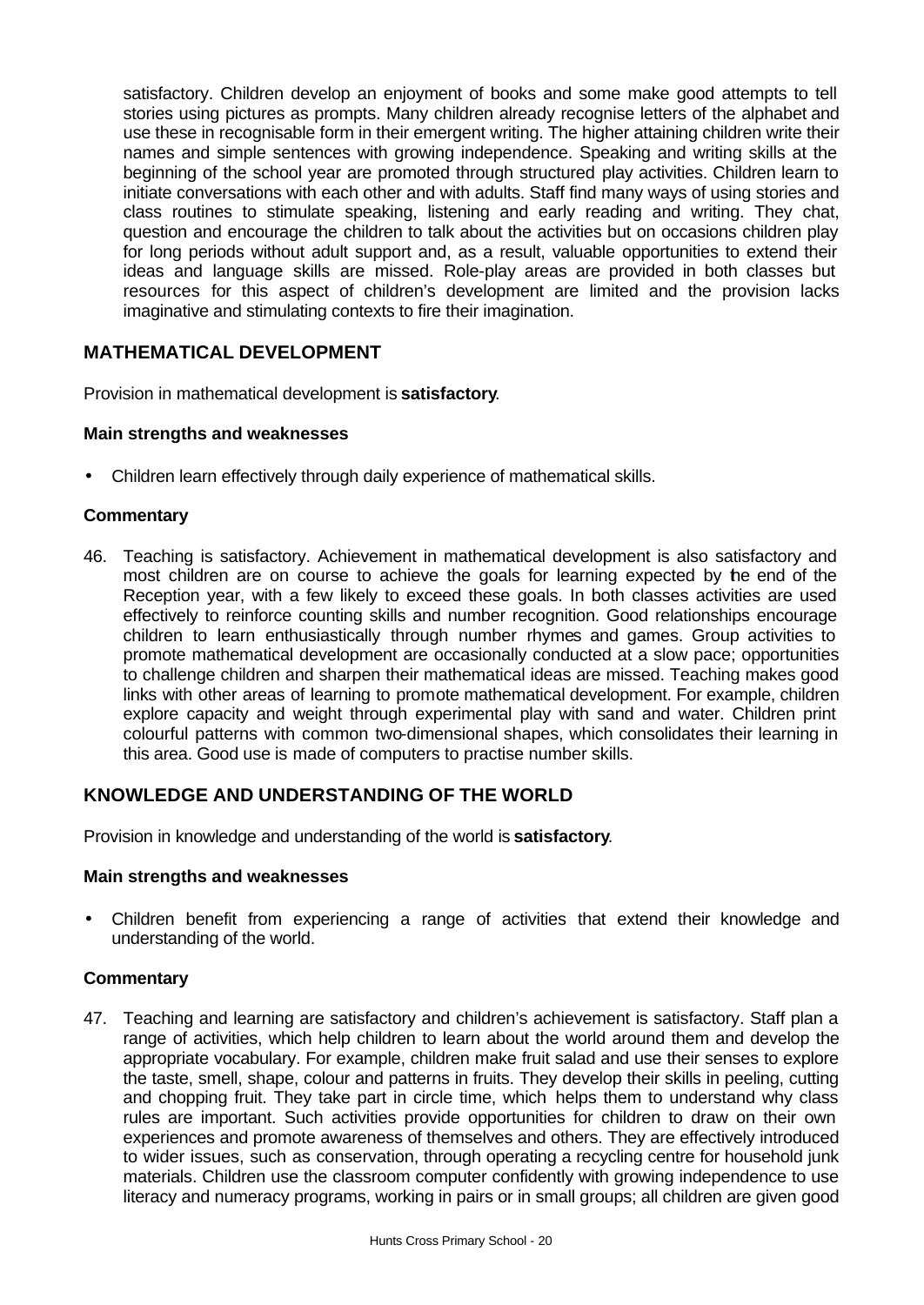support and encouraged to use it as a resource for learning. Children are well on course to meeting the expectations for this area.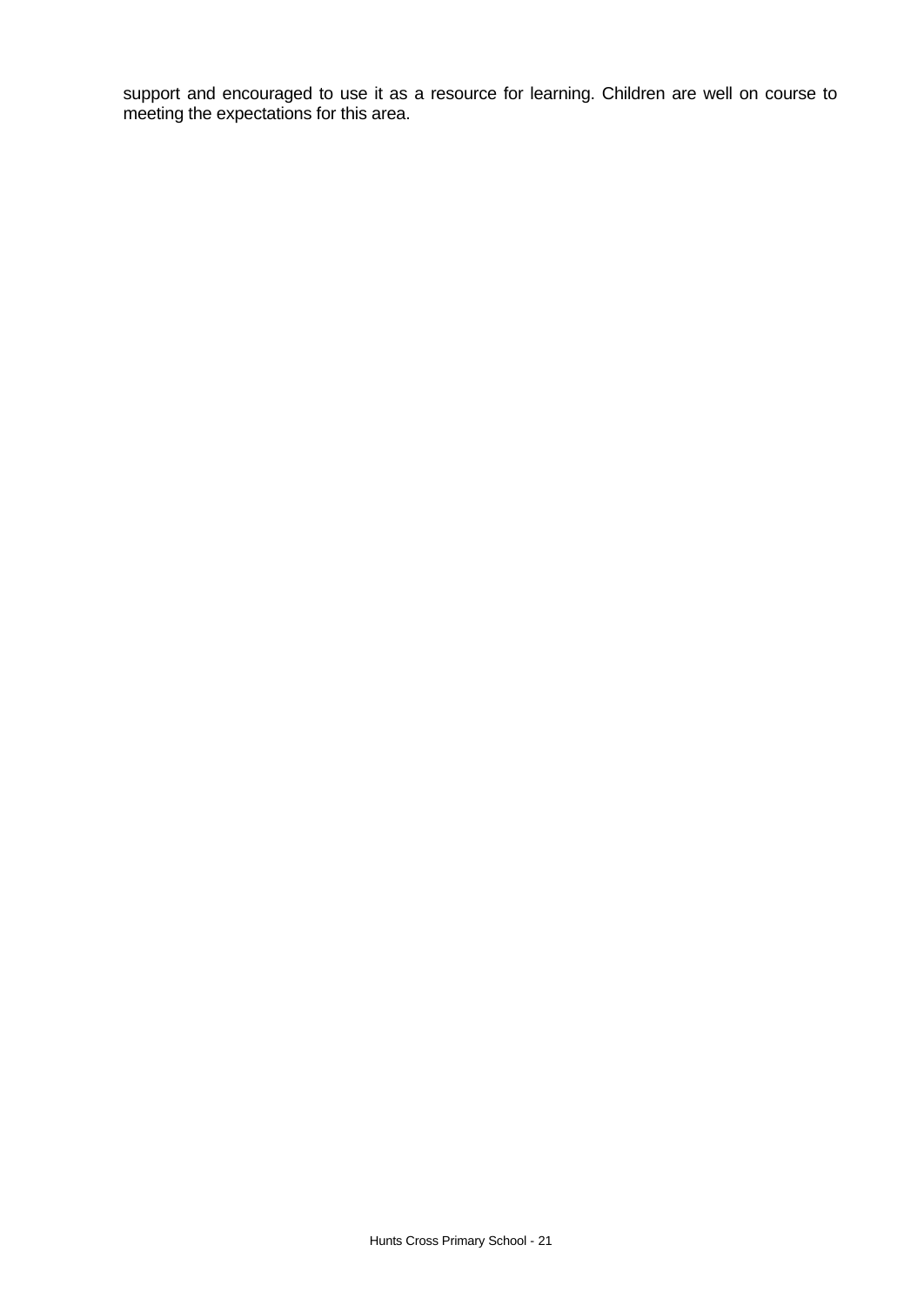# **PHYSICAL DEVELOPMENT**

48. There was not enough evidence to make a judgement about all aspects of this area of learning. In the one lesson seen, children used their bodies with increasing control, stopping and starting, running and jumping and moving around with controlled movements. Children develop manipulative skills well by handling, for example, small construction equipment, dough and scissors. They practise and refine these skills by making junk models and constructing imaginative models. However, provision for outdoor play is unsatisfactory because there is no equipment or resources. The school is now aware of this gap and is beginning to take steps to address this weakness.

# **CREATIVE DEVELOPMENT**

Provision in creative development is **satisfactory**.

#### **Main strengths and weaknesses**

- Children are taught a range of techniques and provided with a variety of media and have good opportunities to express ideas in individual ways.
- Resources for imaginative work and role-play are limited, in both range and quality.

#### **Commentary**

49. Children's achievement is satisfactory. They learn a good range of early printing, drawing and painting techniques. For example, they explore colour mixing using two colours and match the tone of their skins in painting self-portraits. They create pictures with pastels and chalk in the style of Monet. They use common, natural and man-made materials such as polystyrene, coffee beans, pasta and other classroom materials to make plates with their favourite healthy foods. Good links are developed with other areas of learning as children use different twodimensional shaped blocks to create art designs; they consolidate the mathematical knowledge and understanding in shape and space. Children enjoy the opportunity to sing action rhymes and songs and they respond enthusiastically. No taught music sessions were seen during the inspection period. Imaginative play is restricted because of the narrow range of resources and as a result the quality of imaginative areas is not good enough. Children are well on course to meeting the expectations by the end of the Reception year.

# **SUBJECTS IN KEY STAGES 1 AND 2**

# **ENGLISH**

Provision or English is **good**.

#### **Main strengths and weaknesses**

- The quality of teaching and learning is good.
- Pupils are insufficiently involved in understanding their own progress and in setting targets for improvement.
- Too few pupils in Year 2 attain above average standards in writing.
- Pupils' attitudes to learning are good.
- Good subject leadership has brought about improvement since the last inspection.
- The use of language and literacy skills in subjects other than English is good.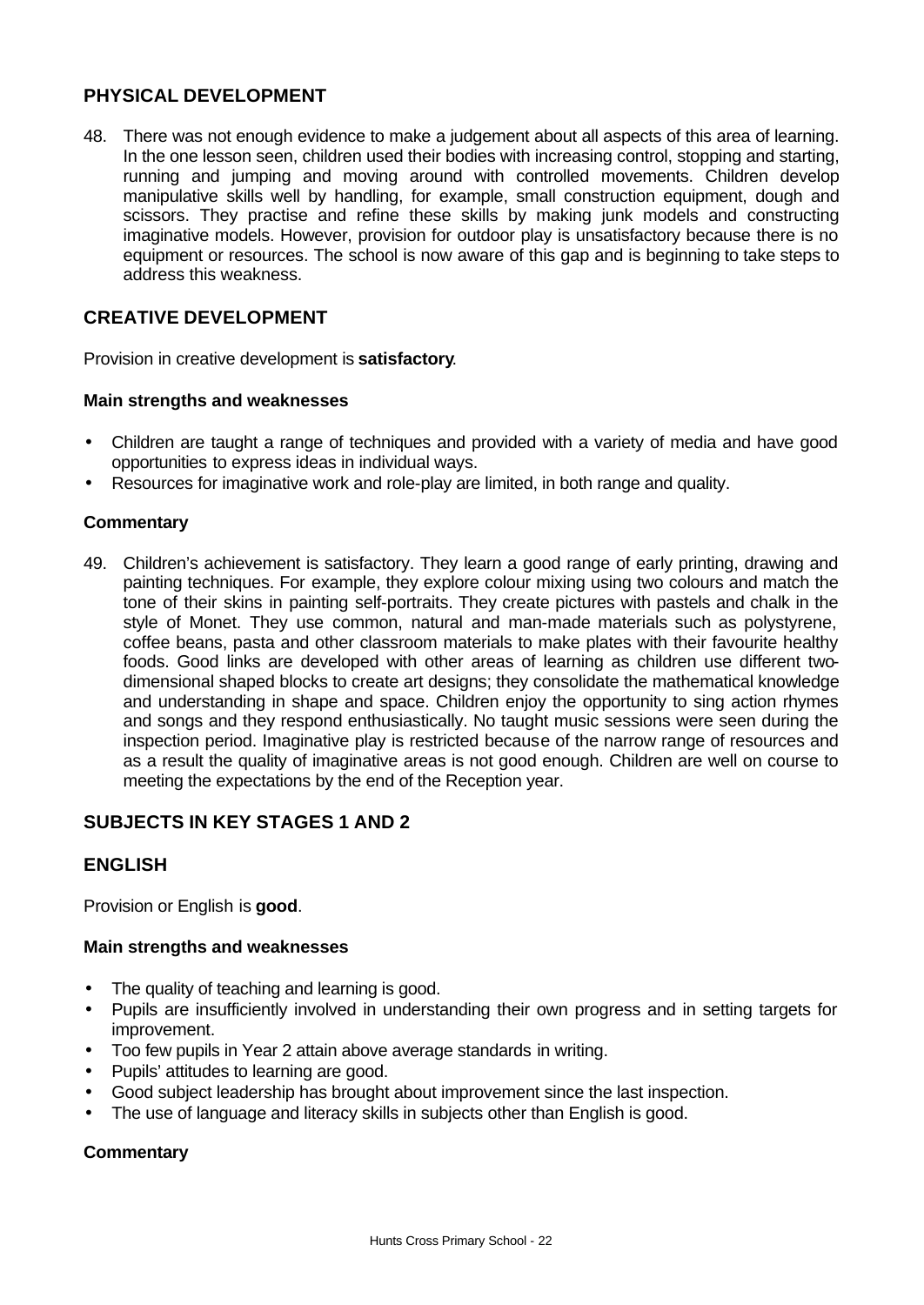- 50. There has been good progress in the provision of English since the last inspection, where it was judged to be satisfactory. This is because good use is being made of the additional adults in class and because of a more structured approach to the development of reading and writing skills. The use of assessment information has been used well to identify pupils with learning difficulties. The use of special needs assistants and other adult staff in supporting these pupils has helped them to make good progress. These assistants have made a positive impact on the overall improving picture. This is seen in the school's most recent national test results when the results were better than those in 2003 and were above the school's targets.
- 51. Pupils make good progress, and, by the end of Year 2, those without learning difficulties reach at least average standards in reading, writing and speaking and listening skills, The test results at the end of Year 2 in 2004 show a significant improvement over the results in 2003, with an increase of almost 30 percentage points in the number of pupils attaining average levels in reading, with one third of pupils attaining above average in reading but less than one tenth in writing.
- 52. By the end of Year 6, standards are still broadly average. The progress of these pupils was adversely affected by several long-term absences of staff. The results also reflect the number of pupils joining the school who have been identified as having learning difficulties. When these factors are taken into account achievement is satisfactory. In the work seen, and through discussions with pupils, standards for those pupils without learning disabilities are broadly in line with national expectations, with17 per cent of pupils attaining the higher Level 5 in the most recent national tests.
- 53. Leadership and management are good. The subject leader is determined to raise standards. She constantly monitors teaching and learning, by looking at pupils' work and teachers' planning and observing lessons. The careful analysis of results provides good information about what is working well in the subject and what needs to be improved. The school uses this information very well to build on strengths and target areas for improvement. As a result, the subject leader has a good understanding of the areas that have improved and those that still need further development. She has started to consider the details for the next stage of improvement and has formulated a good action plan. This has raised standards, for example in the range and quality of pupils' writing.
- 54. The school places a strong emphasis on language work and basic skills are developed well. This was recognised by the award of the Basic Skills Quality Mark in 2002. Reading is taught thoroughly so that pupils build on the skills learned in Years 1 and 2. Most pupils enjoy reading and know several ways of finding out what the unfamiliar words are. A discussion with older pupils shows that they can read independently, have access to a wide choice of appropriate literature and can talk with knowledge about their favourite authors. Pupils enjoy reading, take books home regularly and can talk about the books they have read. Older pupils have a good understanding of different authors and how to use a book for research purposes. The overall standard of spelling is satisfactory and pupils confidently use dictionaries when necessary. Teachers are good at helping pupils to learn to use correct grammar and spelling. Attainment in writing is satisfactory overall. Most pupils in Year 2 know that a sentence needs a capital letter and a full stop. The spelling of the most common words is usually accurate and shows an understanding of phonics. In Years 3 to 6, most of the pupils' writing is straightforward, with developing accuracy and an increase in quantity. Handwriting and presentation are good and consistent across the school. Letter shapes are well drawn with good spacing. In Years 3 to 6, there is a good emphasis on developing a wide and interesting vocabulary, which is reflected in pupils' descriptive and creative writing.
- 55. Good procedures for monitoring pupils' attainment and progress through the school are in place. These are well managed by the SENCO, who has identified priorities for classroom support for those identified with learning disabilities. Information from standardised tests and tasks gives useful information for setting group and school targets. Work is marked regularly, although there are inconsistencies across the school when giving clear statements about what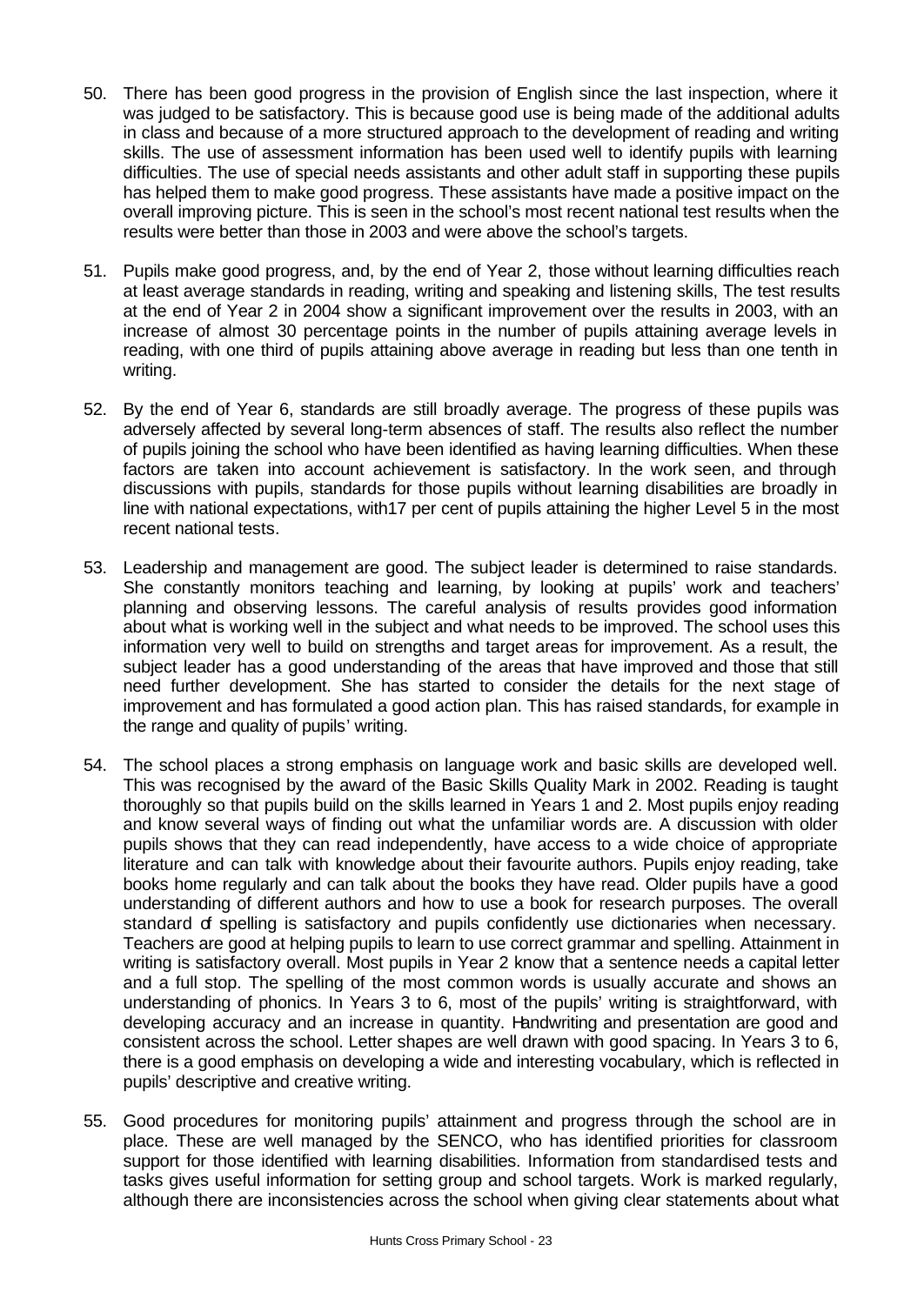the pupils must do next to improve. The next stage is to use this information more effectively and plan learning steps for all pupils, including the more able.

- 56. Teaching and learning are good overall. Work is generally well planned, using the framework of the National Literacy Strategy. Learning objectives are shared with the pupils at the start of each lesson.
- 57. There are good resources to support the curriculum. This includes the well-stocked library which has benefited from regular funding from a local company. Books from the Library Services supplement topics well. Resources are generally organised into clearly labelled areas in and around classrooms enabling pupils to collect and return items for themselves. This helps them to become more independent.

#### **Language and literacy across the curriculum**

58. There are many well-planned and exciting activities in which pupils use their reading and writing skills in other subjects. Pupils are asked to write in a number of subjects and they have good opportunities to practise directly the skills they have learned during English lessons. The relevance of the skills they have been learning is thus enhanced as they use them well in a range of different contexts. Teachers often encourage them to make their own choices about how they present their work in subjects, such as science, history, geography and religious education. There are good links to ICT in presenting different kinds of writing, such as poetry or in science. Teachers consistently use good questioning across the subjects to encourage pupils to discuss ideas and to extend their answers. This also helps to improve the standard of pupils' writing, as well as speaking. Pupils use the library regularly to locate information in a wide range of subjects and are given tasks for homework that involve reading a variety of texts.

#### **MATHEMATICS**

Provision in mathematics is **good**.

#### **Main strengths and weaknesses**

- The good teaching overall results in pupils achieving well.
- Pupils' attitudes towards their learning are good overall and they present their work consistently well.
- The school does not make enough use of assessment information to inform planning and has yet to establish and develop the use of individual pupil targets.
- The subject is well led.
- The school does not use ICT sufficiently to impact on teaching and learning and has yet to develop fully the use of mathematics across the curriculum.

#### **Commentary**

59. The quality of teaching has improved since the last inspection. The good teaching across the school, with pockets of very good teaching, results in pupils making good progress and achieving well. Teachers plan their work together where possible, and have very good subject knowledge, particularly in Years 3 to 6. Pupils achieve well; in 2004 a large proportion of pupils achieved the higher than expected National Curriculum level in mathematics. The progress of pupils has been adversely affected by a significant number of long-term absences of staff over the last four years and the promotion of key staff to other schools. By Year 2 and Year 6, standards are average, which indicates standards have been maintained since the last inspection. Pupils with special educational needs make good progress across the school because they are very well supported in lessons seen. The school has identified the need to include mathematics targets on pupils' individual education plans. In classes where there is a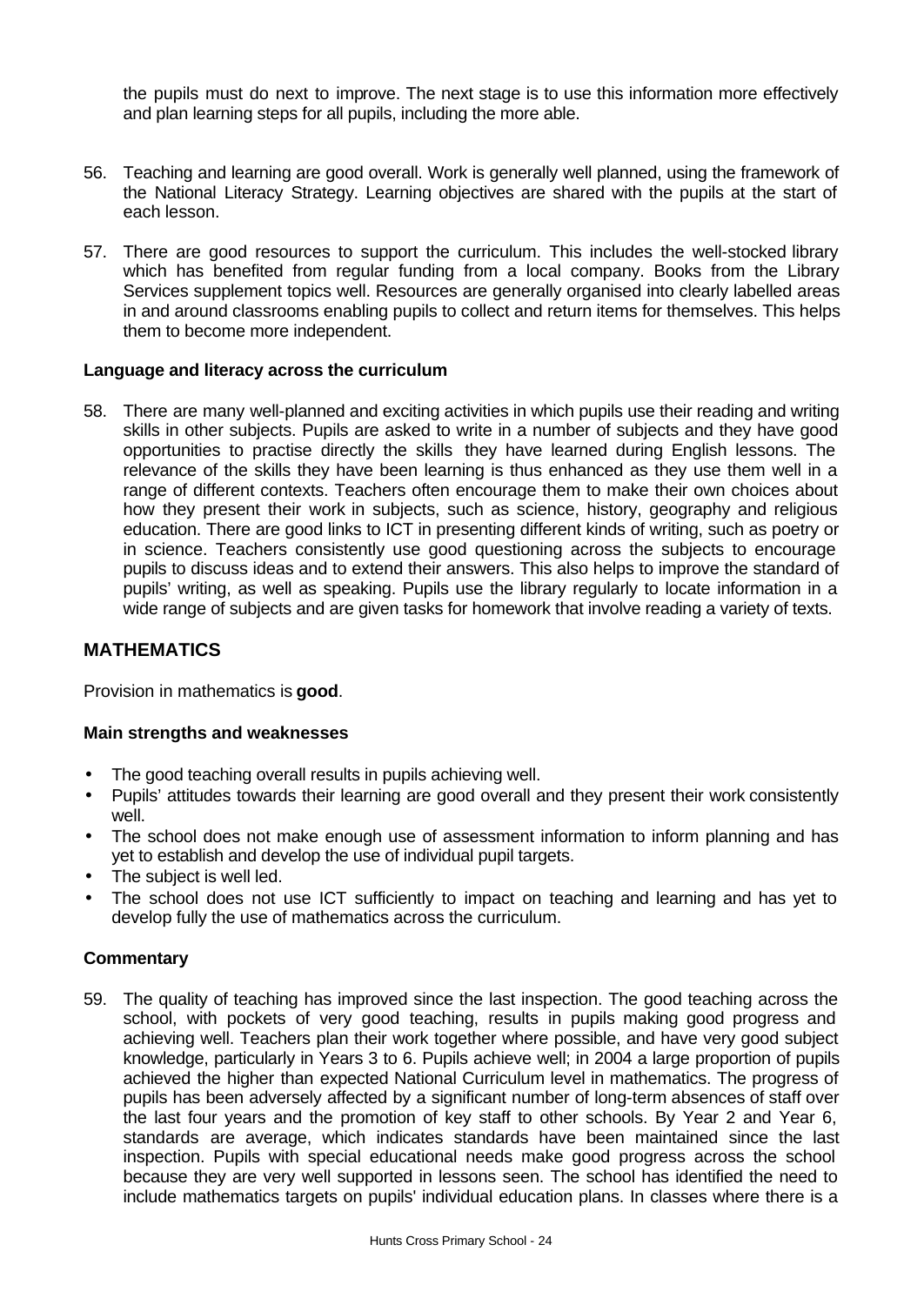higher proportion of pupils with special educational needs, teaching assistants provide very good additional support. Pupils' attitudes towards their learning, in mathematics lessons seen, are positive, and extensive analysis of pupils' work across the school demonstrates how well they organise and present their work.

- 60. Arrangements for assessing pupils' attainment have improved since the last inspection, where they were reported as weak. However, the use of assessment information has yet to be developed further. Therefore, teachers are unable to monitor pupils' progress or measure levels of attainment at any given time from Year 1 to Year 6. The school has recognised the immediate need to ensure there are effective systems to track pupils' progress and identify pupils for support and that targets for future improvement are set and actions are planned for this to take place. Currently, the school does not analyse performance information well enough to enable staff to put into place systems or procedures to address identified issues. The school does not have an established approach to involving all teachers, pupils and parents in developing and using the pupils' own targets to extend learning. Pupils across the school do not accept greater responsibility or have more knowledge of what they must do to improve further. Pupils have the opportunity to assess their own work in the one Year 6 class observed and these pupils acknowledge they have a better understanding of how the class targets relate to National Curriculum levels.
- 61. An experienced, well-qualified and knowledgeable senior teacher has been leading the subject temporarily in the absence of the mathematics co-ordinator. During this period, a detailed and well thought out subject action plan has been formulated, which reflects accurately the priorities for improvement.

#### **Mathematics across the curriculum**

62. Currently teachers make satisfactory use of mathematics in other subjects. The current action plan correctly recognises that, in order to promote mathematics across the school, opportunities to identify its relevance in the planning of other subjects should not be missed. Mathematics does not feature prominently in display across the school. There are good plans to develop the planned use of ICT consistently in mathematics to impact upon teaching and learning. Teachers use the available resources well but the use of ICT across the school to support learning in mathematics and other subjects is underdeveloped. At the last inspection it was also reported that computer skills were too infrequently used to impact upon teaching and learning. The subject's resources do not extend to the provision of interactive whiteboards in classrooms for teachers' and pupils' use in lessons although two have been purchased and are ready to be fitted. Mathematical skills were seen to be put to appropriate use in a selection of examples during the inspection. For example, pupils in Year 3, Year 5 and Year 6 make links with history when relating events within periods to a timeline, such as the Victorian era or Roman times. Scrutiny of the work of previous Year 6 pupils shows how well they read maps using their knowledge, skills and understanding of co-ordinates.

# **SCIENCE**

Provision in science is **good**.

#### **Main strengths and weaknesses**

- Standards are above average by the end of Year 6.
- Teaching is good, particularly in Years 5 and 6.
- Science vocabulary is targeted well and pupils make good use of science vocabulary in their explanations and recorded work.
- In Year 2, expectations for the higher attaining pupils are not high enough.
- ICT is not used systematically to extend and consolidate learning.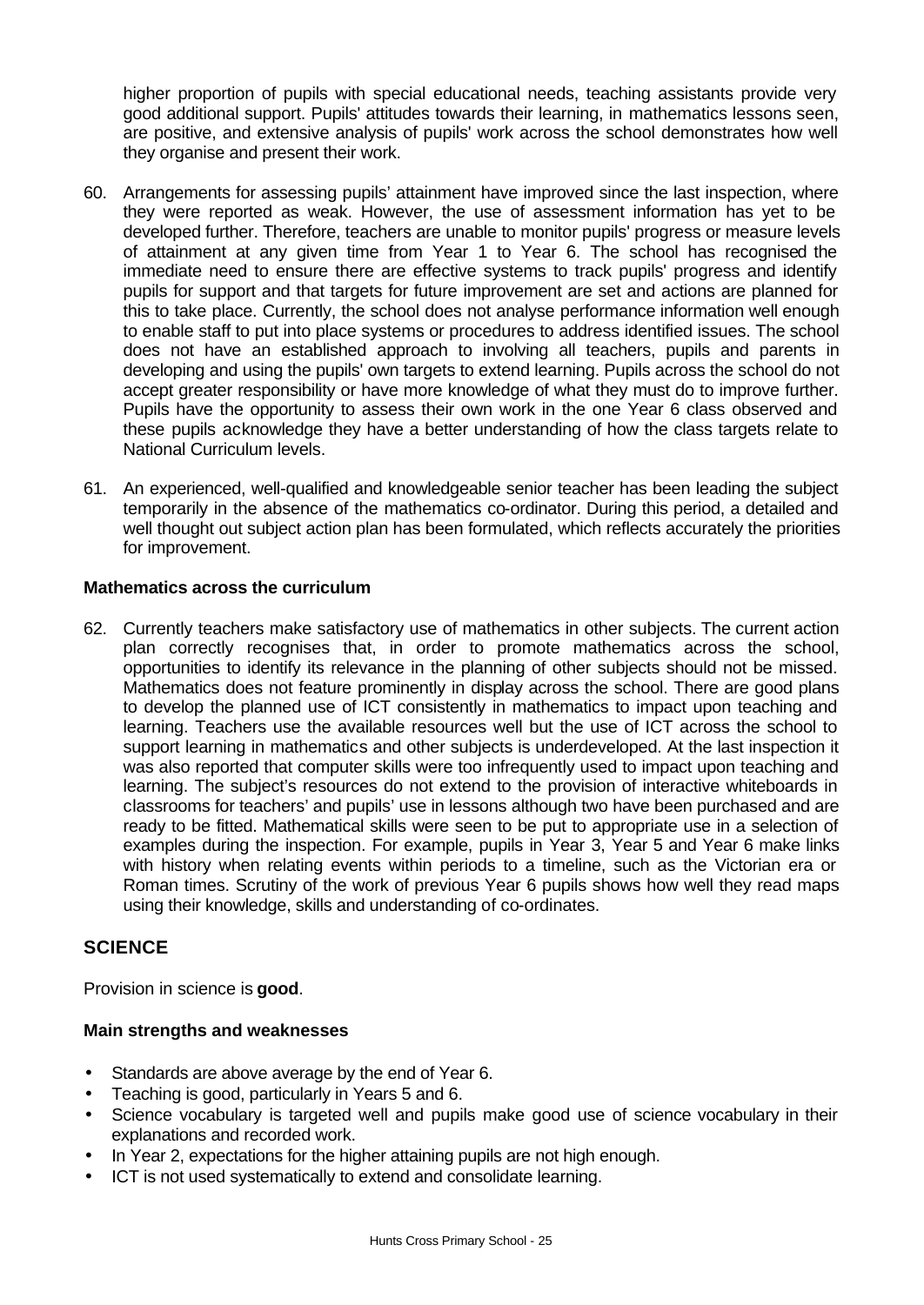# **Commentary**

- 63. Pupils' standards are average by Year 2 and above average by Year 6. This represents satisfactory achievement by Year 2 and good achievement by the end of Year 6. Standards have been maintained at Year 6 but have declined at Year 2 since the last inspection. Teachers' assessments in 2003 and in the 2004 end of Year 2 teacher assessments show that none of the pupils achieved Level 3, although 50 per cent of the pupils achieved Level 2A. Inspection evidence shows that Year 2 pupils are provided with interesting activities in science and good opportunities for consolidating learning and developing pupils' skills. However, the higher attaining pupils are not always provided with the level of work that enables them to achieve Level 3 because expectations for these pupils are not always high enough. Pupils achieve well in Year 1 and in Years 3 to 6 and there are strong gains in Years 5 and 6. There are no differences in achievement between boys and girls. Pupils with special educational needs and pupils from various ethnic heritages achieve equally well.
- 64. Teaching and learning are good overall. Teachers have good subject knowledge across all aspects of the subject. Teachers focus on key science vocabulary in lessons well, and most insist that pupils use the accurate scientific terms. This contributes well to pupils consolidating their learning and deepening their knowledge and understanding of the topics. There is a good balance between all aspects of the science curriculum and tasks are made relevant to pupils' daily experiences. For example, pupils in Year 5, when working on the topic related to healthy lifestyles, benefited from a discussion with the cook in charge of the school canteen about the considerations for a balanced diet when planning the lunch menu for school meals. The subject makes a good contribution to the development of pupils' literacy and numeracy skills. The use of computers to enhance and enrich the curriculum is inconsistent, although there is a good range of resources and software programs to support this work.
- 65. Leadership and management of the subject are good. The action plan shows good short- and long-term strategic planning for the development of science. The co-ordinator has set high expectations and the school has identified the need to raise the achievement of higher attaining pupils in Year 2. The development of the subject since the last inspection has been good but the high level of changes in the staff over the past few years has meant that these developments are not reflected consistently in the standards achieved by the pupils throughout the school.

# **INFORMATION AND COMMUNICATION TECHNOLOGY (ICT)**

Provision in information and communication technology is **satisfactory**.

#### **Main strengths and weaknesses**

- Provision has improved since the last inspection because the major weaknesses identified have been addressed successfully.
- The quality of teaching is good so pupils are keen to learn and achieve well.
- Pupils' attitudes towards the subject are very good, particularly in Years 3 to 6.
- There are insufficient planned opportunities for ICT in other subjects

#### **Commentary**

66. An effective programme of staff training, good deployment of support staff and the development of a computer suite have all contributed to the pupils' good achievement and the improvement since the last inspection. The school has done well to improve upon standards reported at the time of the last inspection in ICT. Standards at the end of Year 6 are average. Pupils achieve well because they are learning skills in a planned step-by-step progression and have a number of opportunities to apply and develop these skills. The school makes very good provision for pupils with special educational needs to enable them to develop their skills. These pupils work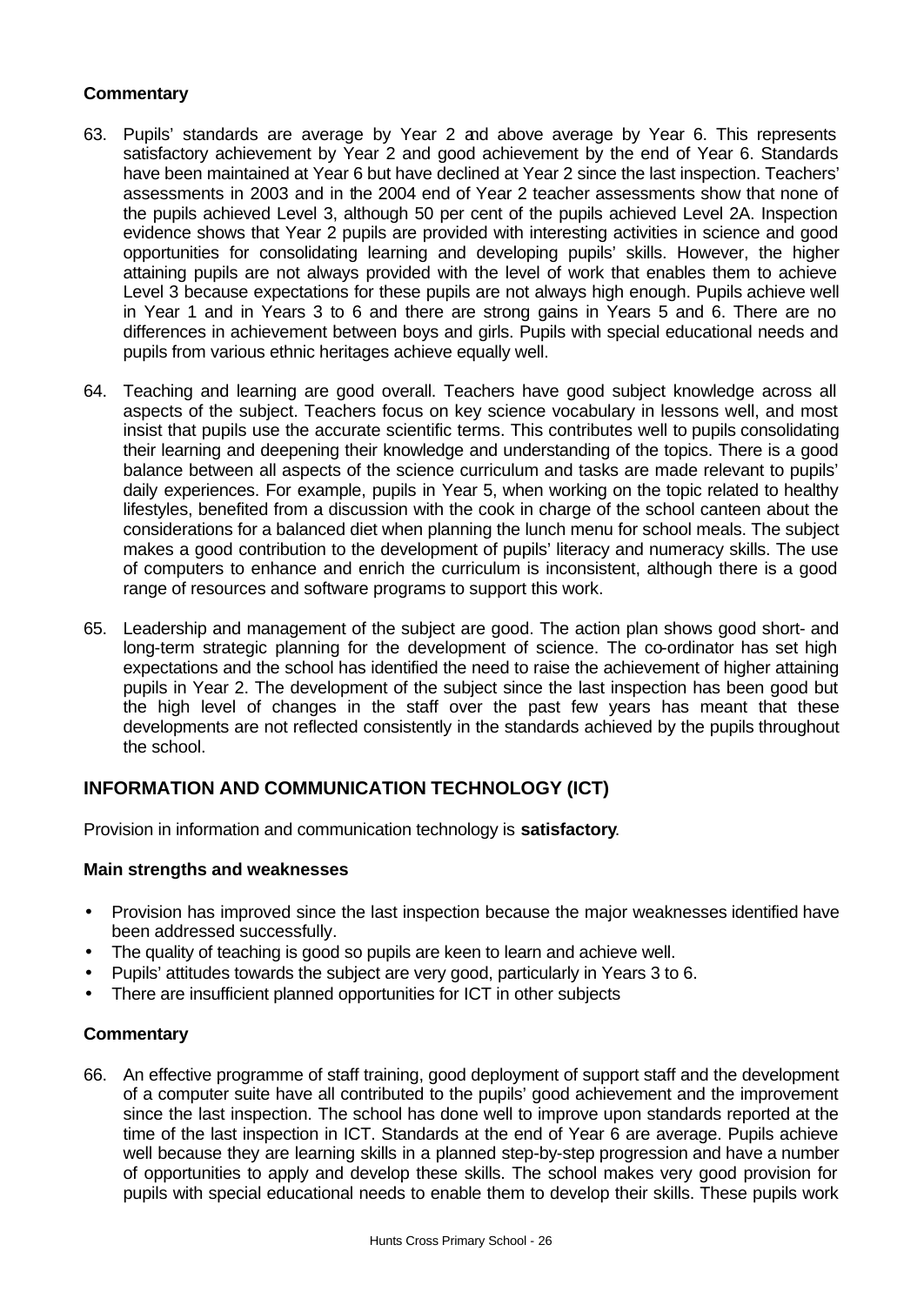with partners who are carefully selected by teachers so that those who are more capable can support a less confident or experienced pupil.

- 67. Major weaknesses have been addressed successfully since the last inspection and there have been significant improvements in resources. Within the separate ICT suite, networked machines enable all pupils to be included in a wide range of curriculum opportunities provided for them. All staff have successfully completed ICT training and are now confident users who share their very good subject knowledge with pupils. The ICT curriculum meets National Curriculum requirements and all aspects are covered. Resources are used very effectively in the ICT suite by staff and pupils. This clearly contributes to the popularity of ICT and has contributed to improving skills and standards across the school.
- 68. The subject is well led and managed by a knowledgeable and enthusiastic co-ordinator. He has a clear understanding of how to improve standards and is continually striving to further extend ICT opportunities, further improve resources and move the subject forward. He has been very effective in managing the new resources and supporting teachers and assistants. A coherent programme of study has been introduced. Many pupils bring from home good experience in using computers so they are confident in using them in school. They help one another with procedures if the teacher or classroom assistant is busy with other pupils.

#### **Information and communication technology across the curriculum**

69. Increasing use is made of ICT skills in other subjects of the curriculum. Pupils in Years 1 and 2 develop their word-processing skills and use computer programs to practise sums in mathematics. Pupils in Years 3 and 4 improve their word-processing skills by writing their own stories and poems in different fonts. Older pupils have produced some good project work involving the use of graphics, spreadsheets and word processing. The school has recognised the need to develop the use of ICT in different subjects of the curriculum and the subject action plan addresses this well.

## **HUMANITIES**

- 70. **Geography** was sampled as no full lessons were seen. There is not enough evidence to make clear judgements about the standards pupils achieve or the quality of education provided.
- 71. From the analysis of pupils' work, and talking to teachers and pupils, it is evident that pupils generally enjoy geography. The work is varied and the curriculum meets statutory requirements. Pupils improve their understanding and develop research skills. They mention the many worthwhile visits with particular enthusiasm as they recognise they are learning outside of school.
- 72. There are good links with other subjects such as English where pupils are provided with regular opportunities to develop their speaking and listening skills and independent writing across the school. Pupils' work on display around the school highlights how their writing skills are developed through geography. Work is consistently well presented because teachers have high expectations and pupils respond with a positive attitude. In geography the current Year 6 work shows good research of mountains, which enables pupils to have a better understanding of, and growing responsibility for, their own learning.
- 73. **History** was sampled as no full lessons were seen. There is not enough evidence to make clear judgements about the standards pupils achieve or the quality of education provided.
- 74. From the analysis of pupils' work, and talking to teachers and pupils, it is evident that pupils enjoy history. The work is varied and the curriculum meets statutory requirements. Pupils improve their understanding of historical facts well. Teachers use different methods, techniques and resources to motivate them, for example when discussing Henry VIII's problems. In their studies, pupils in Year 6 say they found their work interesting from Year 1 to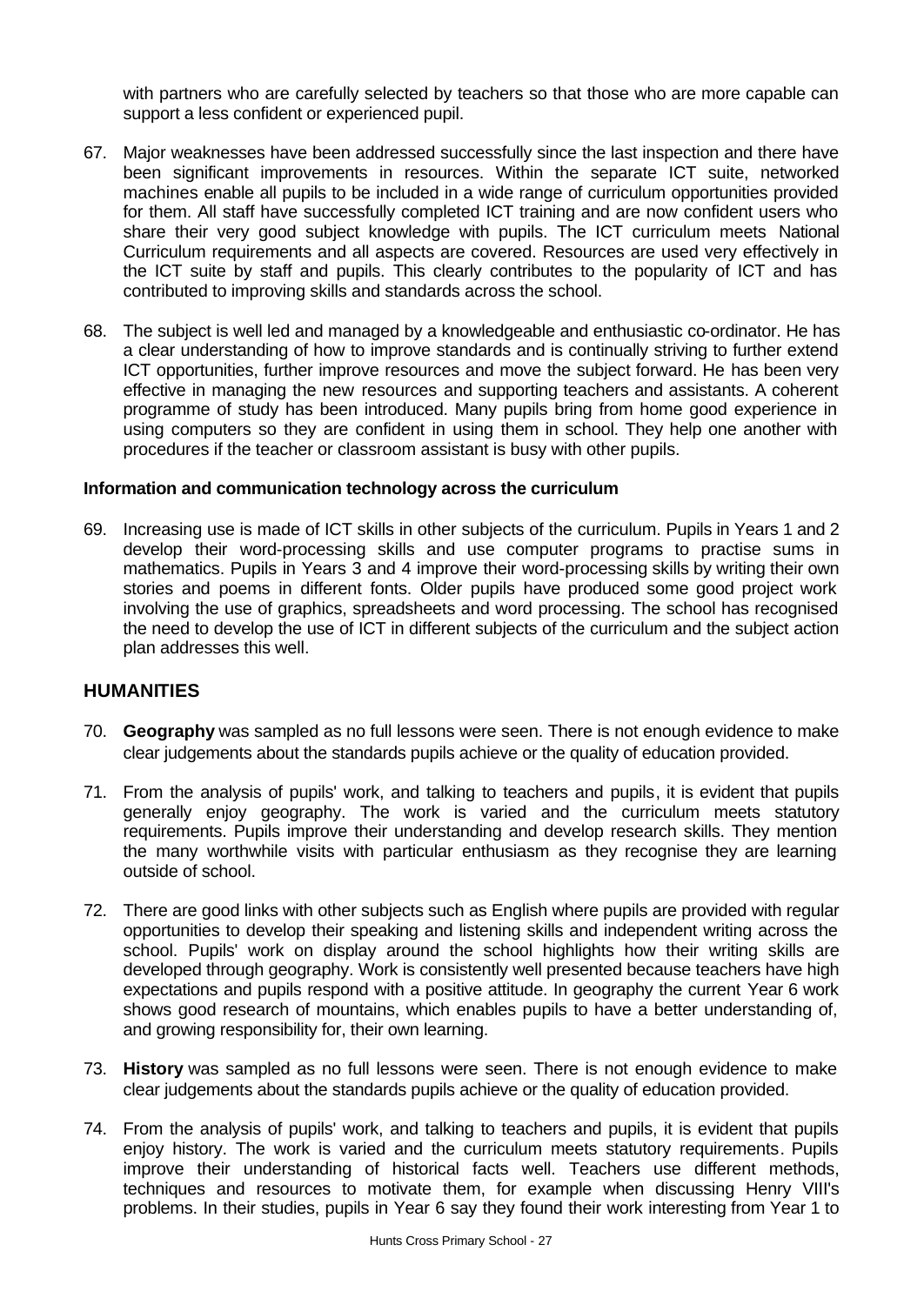Year 6 as they cover all periods. Visitors and specialist teachers enhance teaching and learning.

75. Pupils are provided with regular opportunities to develop their speaking and listening skills and independent writing across the school. Pupils use their writing skills well in history. Work is consistently well presented because teachers have high expectations and pupils respond with a positive attitude.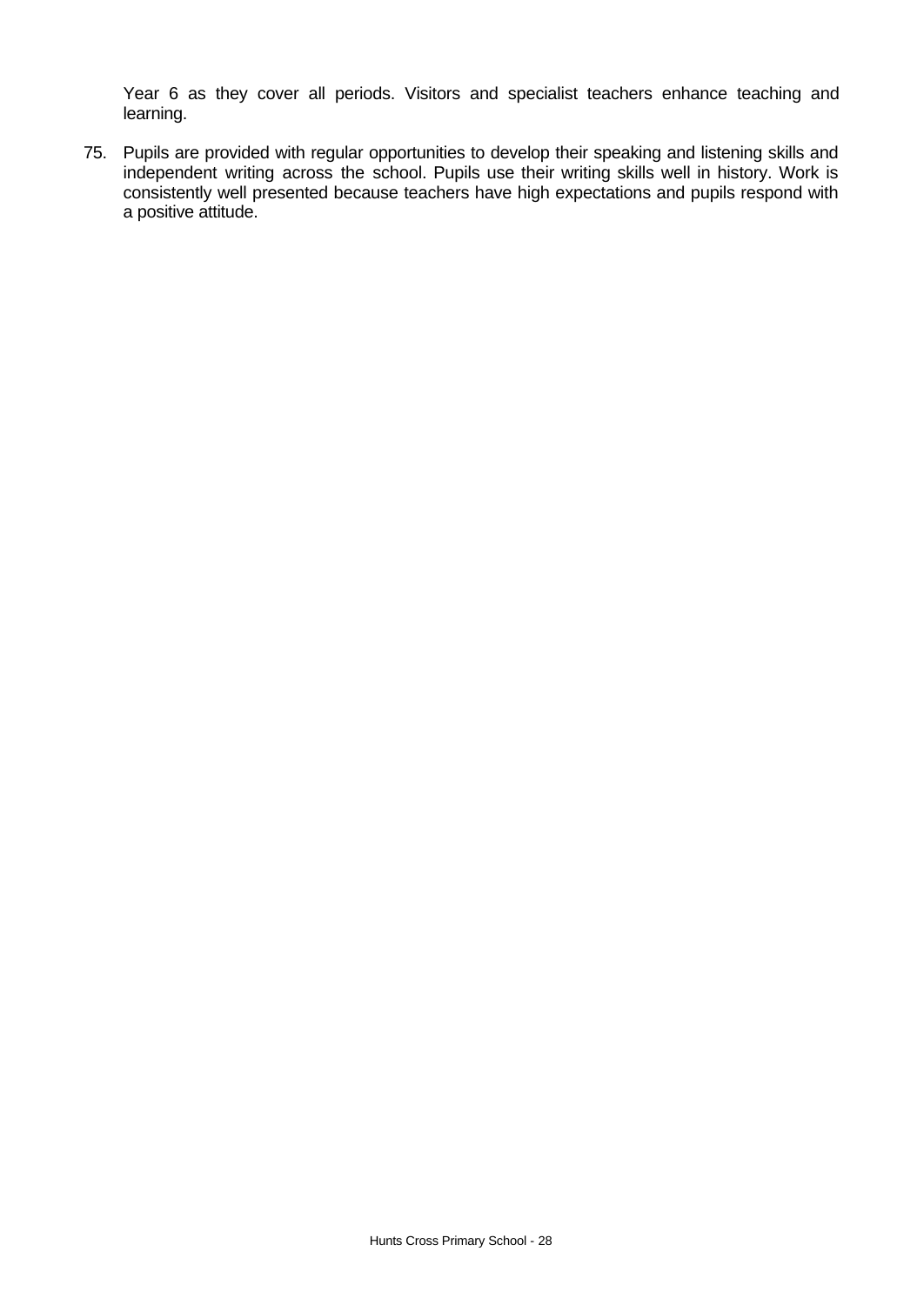# **Religious education**

Provision for religious education is **satisfactory**.

#### **Main strengths and weaknesses**

- Pupils respect the values and beliefs of others.
- Pupils understand the importance of festivals and celebrations.
- The co-ordinator is knowledgeable and has a clear view of how the subject can be developed.

#### **Commentary**

- 76. Pupils achieve satisfactorily. Standards are in line with those expected for Year 2 and Year 6 pupils. Examination of pupils' work and displays, and discussions with younger pupils, indicate their knowledge and understanding of the subject meet the expectations of the locally agreed syllabus.
- 77. The evident good relationships give pupils the security to discuss the values of other faiths and religions. However, sometimes teachers dominate too much of the discussions so that opportunities are lessened for the pupils to develop their own communication and thinking skills. The quality of teaching and learning is satisfactory
- 78. Pupils show respect for the values and beliefs of others. This is reflected in the displays around the school and in the ways that pupils positively value the contributions of others. They are able to talk about festivals and celebrations such as Christmas and Diwali meaningfully.
- 79. Leadership and management are good. The co-ordinator is enthusiastic and well informed and has a clear vision on how to move he subject forward. The school has a good range of resources and artefacts

# **CREATIVE, AESTHETIC, PRACTICAL AND PHYSICAL SUBJECTS**

- 80. During the inspection no lessons were seen in art and design, design and technology and physical education and only one lesson was seen in music. Therefore, it is not possible to form an overall judgement about provision, standards of work, achievement or teaching in these subjects.
- 81. In **art and design**, sketchbooks are used effectively to plan art work and design products, which provide good opportunities for pupils to practise techniques in line and form. Throughout the school, pupils have gained valuable experience from working with artists in residence. By the end of Year 6, pupils develop skill in evaluating their own work and making critical appreciation of famous artists' work. Art is used well to support other subjects throughout the school. For example, during the art week each year group chose a country and explored various cultural, geographical, historical and artistic features of that country through art. The quality of pupils' work on display around the school, in classes and in the work samples is often good. The curriculum is enriched by the organisation of art weeks and whole-school theme days. The art club offered to Year 3 pupils is well attended. Art and design makes a good contribution to pupils' cultural and spiritual development.
- 82. In **design and technology**, because of the timing of the inspection, very little work was available for scrutiny. Discussions with the co-ordinator and the school's analysis of its provision for the subject both indicate that the school has maintained its provision since the last inspection when standards at the end of Years 2 and 6 were judged to be in line with expectations. In the few examples of design and technology work seen, for example, pupils in Year 6 made slippers and Christmas biscuits, and pupils in Year 2 made lanterns, the design, make and evaluate process is securely embedded in pupils' work. In selecting suitable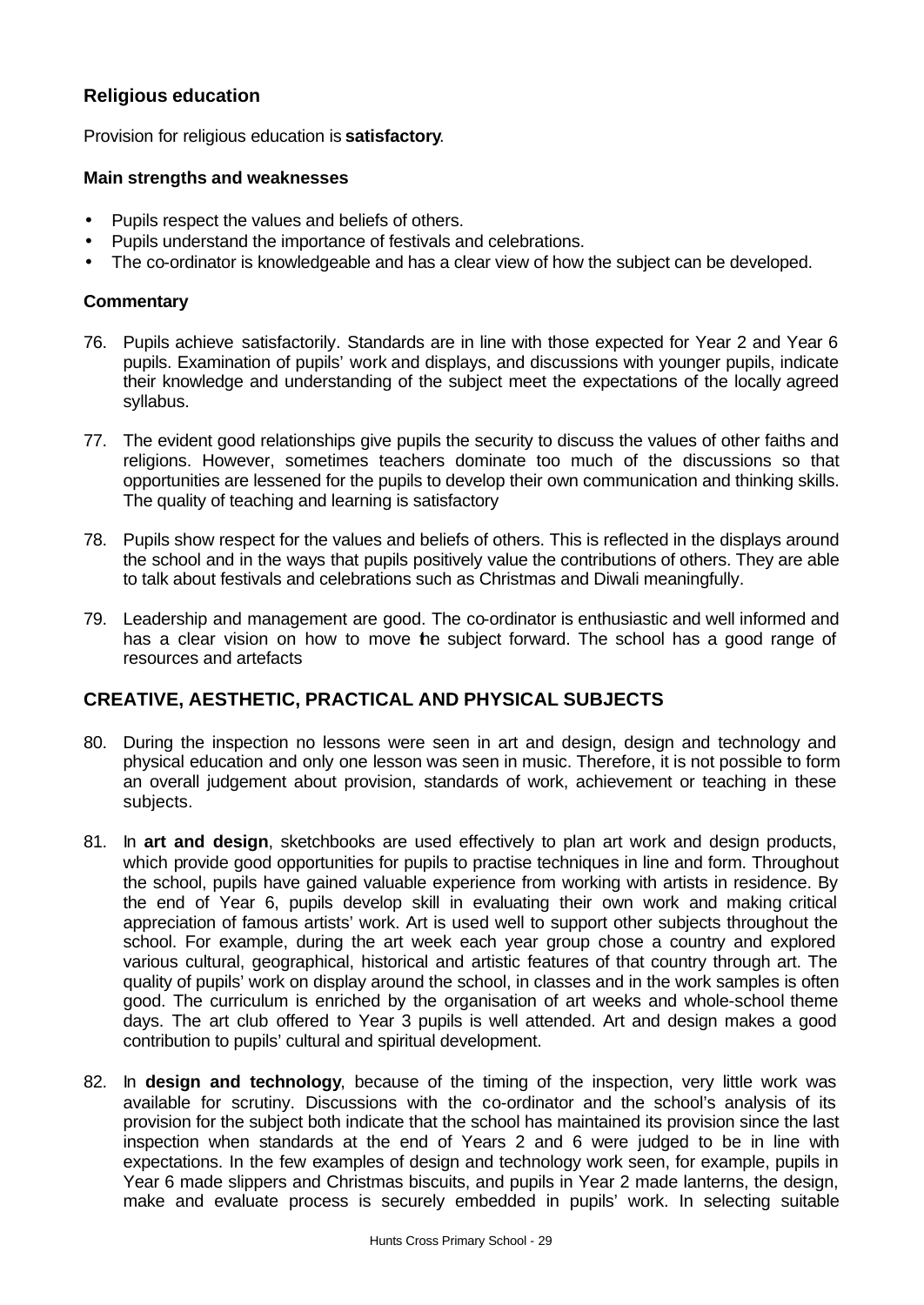materials and ingredients, pupils show a clear understanding of the 'fitness for purpose' approach.

- 83. In **music**, all classes are taught by a very talented teacher whose knowledge, contacts with the music world and love of music have a very significant impact on the quality of teaching and learning in music. In the one lesson seen, older pupils played a variety of percussion instruments. They were taught rhythms to help keep the beat and expected to remember a sequence of different patterns. Subject-specific vocabulary was stressed and pupils were able to use 'structure' and 'unison' with understanding. Teaching in this lesson was very good, with all pupils, including several pupils with special educational needs, being fully included in the performance. Standards in Year 6 are above those found nationally. Pupils make good progress. The teacher engaged pupils' interest through links with history, by linking the music session with the Beatles' period. Pupils practised one of John Lennon's songs with high level of enjoyment and enthusiasm, showing pride in their performance.
- 84. An exciting and rich range of opportunities for musical development continues to be provided for all pupils. There is a well-equipped music room. Provision for musical activities, using the specialist skills of staff, enhances the curriculum well. There are regular opportunities for composing and performing. Peripatetic music tuition in brass, strings, percussion and woodwind is taken up by many pupils. The flourishing choir of pupils from Years 4, 5 and 6 sings at local concerts and music festivals and enters local, regional and national competitions with a good measure of success. Such experiences are instrumental in raising pupils' confidence and self-esteem and increasing their enjoyment of music. Very good resources effectively promote pupils' learning. Assessment is good and used well to respond to individual needs. Leadership and management of the subject are very good because the subject leader has high levels of expertise, which underpins the quality of leadership, teaching, learning and curriculum development. He provides a very good role model for other staff and pupils. Music makes a very good contribution to the spiritual, social and cultural development of pupils.
- 85. **Physical education** was sampled as no full lessons were seen. Judgements on provision, achievement and quality of teaching and learning are not possible as physical education was not a focus of the inspection. Accommodation for physical education is good because the school offers pupils the use of two good sized halls and good outdoor sports facilities, including a spacious field and a useful hard surface.
- 86. A wide range of sports clubs and activities for pupils to take part in, including cross-country, netball, athletics and opportunities for both boys and girls to represent the school at football, encourages positive attitudes towards physical education,. The physical education curriculum includes swimming lessons for pupils in Years 3 to 6 and most pupils are able to swim the required 25 metres.

# **PERSONAL, SOCIAL AND HEALTH EDUCATION AND CITIZENSHIP**

- 87. Only one lesson of personal, social and health education was observed during the inspection. As a result, it is not possible to make a judgement about standards or the quality of teaching. However, evidence of the development of pupils' personal, social and health education can be found throughout the curriculum.
- 88. The school has allocated specific time for personal, social and health education and the curriculum is well organised. Teaching often takes place through 'circle time', when pupils gather in a whole-class group to discuss a range of issues that affects their lives. Support staff are used well to ensure that children have the opportunity to discuss personal and social issues in small groups.
- 89. The school has a strong focus on healthy eating. Staff set a good example for pupils, who are aware of the need for a healthy balanced diet. This is exemplified, for example, through the absence of sweets and biscuits at break and lunchtimes and through the provision of fruit.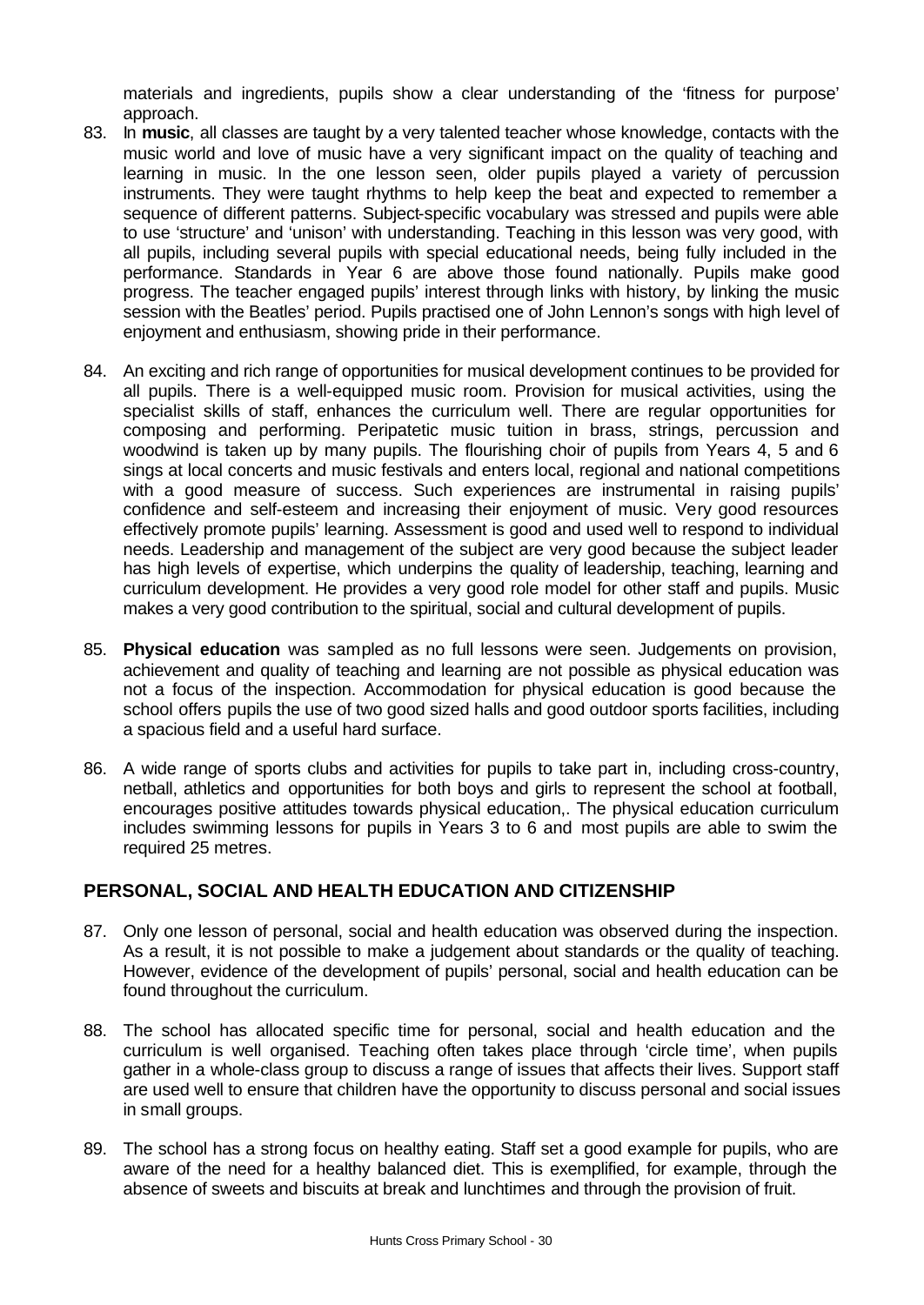90. The management of personal, social and health education is good. The co-ordinator has identified good links with other areas of the curriculum.